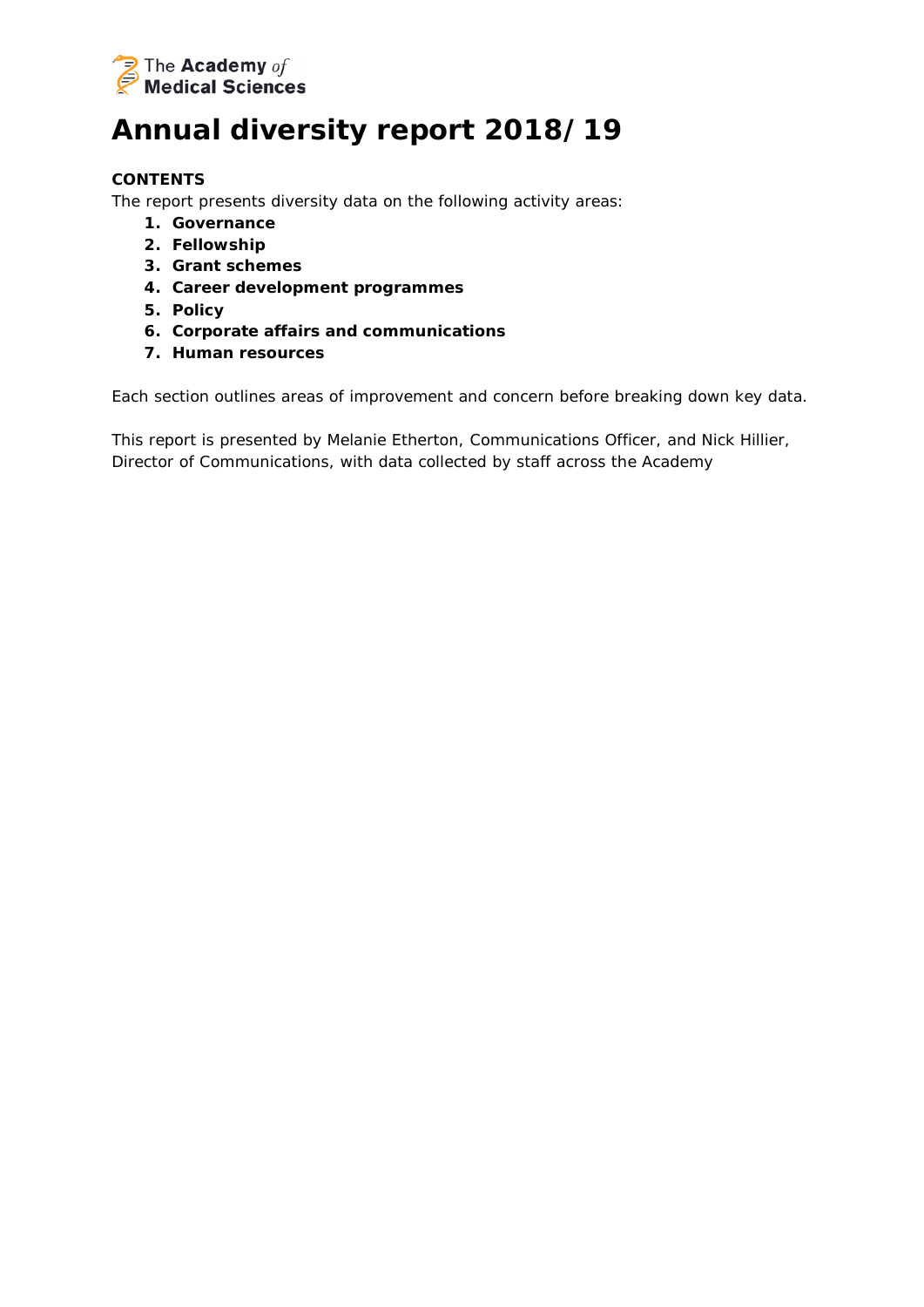

#### *Notes*

#### *Data collection*

- This data covers the period from 1 September 2018 to 31 August 2019.
- Data reported was accurate as of 31 August 2019.
- All ethnicity and disability data in this report is based on data explicitly and voluntarily declared by respondents. Our data collection methods are often mandatory, but always contain an option for 'Prefer not to say'. Not all respondents choose to provide their diversity information. Where applicable, individuals who have chosen 'prefer not to say' or not answered a question at all are excluded from this report. This is generally <5% of people asked.
- Gender data is collected via self-reported forms for Fellows, grant applicants and awardees and event attendees. However gender data in this report is often inferred from appearance for committees and senior groups involving external experts. See comment in 'Overview' section on the need to improve gender data collection mechanisms.
- Data collection is judged according to the following criteria:
	- $\circ$  >90% data collection = very good
	- $\circ$  >75% data collection = good
	- $\circ$  <50% data collection = poor

## *Terminology*

- PNS = prefer not to say
- This document uses the acronym AWB to refer to people who identify as being from 'Any white background' when asked about their ethnicity. This document uses the acronym BAME to refer to people who identify as Black, Asian or from a minority ethnic group. Pooled totals for BAME individuals include people who identify as mixed race. We acknowledge the limitations of using this acronym as raised by Advance HE's Race Equality Charter group in their terminology [document,](https://www.ecu.ac.uk/equality-charters/race-equality-charter/race-equality-charter-resources/) in particular around:
	- o International work where Black, Asian and other visible minority ethnic groups in the in UK are actually a global majority.
	- o Implications of homogeneity for BAME individuals. Where appropriate and where there is sufficient data, this document tries to examine outcomes for specific minority groups in addition to comparing pooled outcomes.

#### *Analysis and benchmarking*

- Mean values presented in this document for summary data (e.g. across all policy work, across all media work) are always recalculated from base data and are therefore weighted by number of people in each pooled category, rather than simply averaging the averages.
- Percentages presented in this report are given as whole numbers. Please note due to rounding errors percentages may not sum to 100%. Please refer back to full data tables for non-rounded figures.
- This report is benchmarked where possible against other organisations and sector norms.
- Much of the Academy's work centres on the Fellowship, who form the core basis of the pool of people with which we work for committees, decision-making panels,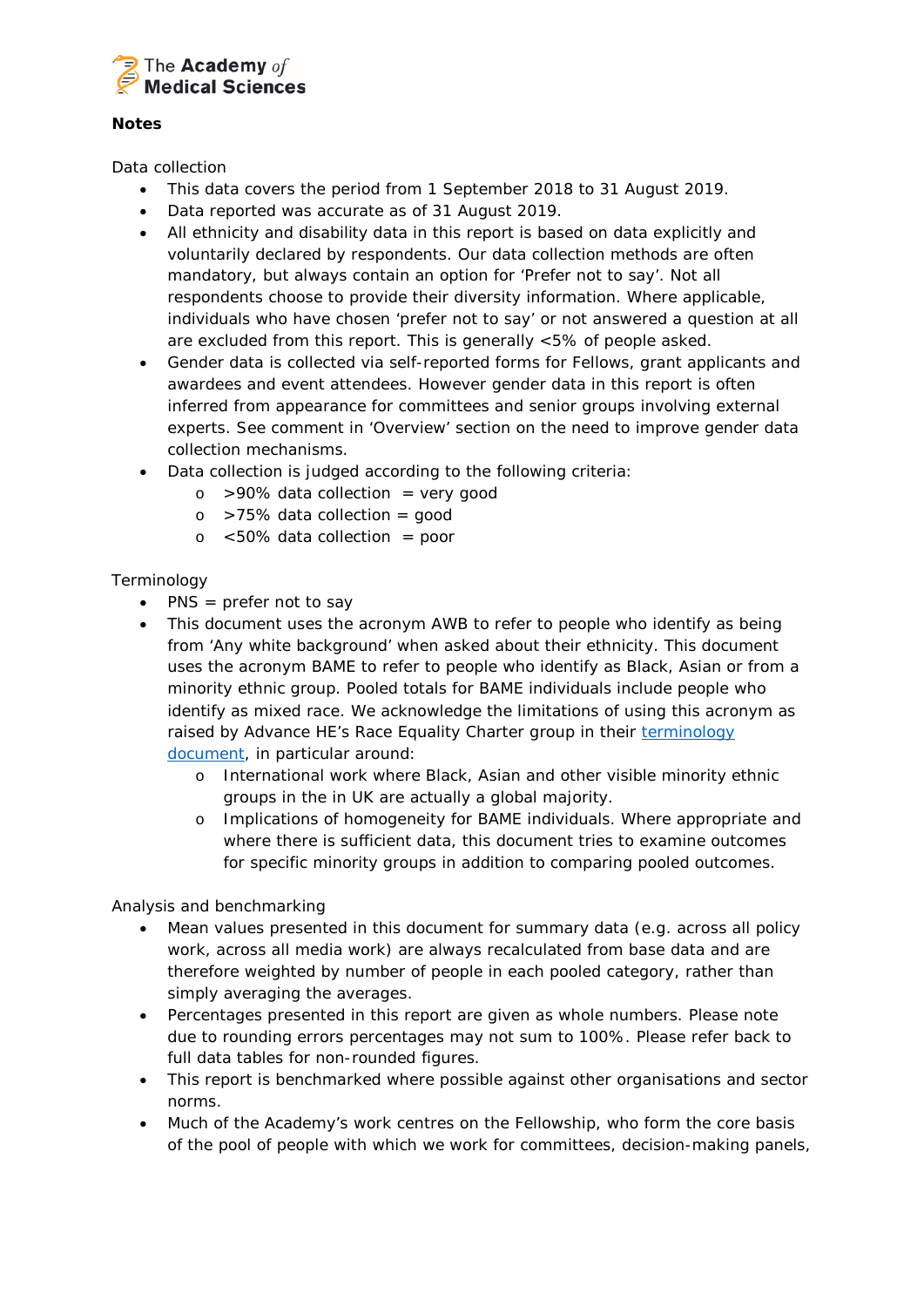

events and more. An overview of Fellowship diversity is provided here as context. For more detailed information about the Fellowship please see Section 2.

- o Gender: The Fellowship is 79% male and 19% female. 2% of the Fellowship prefer to self-define or prefer not to say.
- o Ethnicity: 76% of people in the Fellowship are from any white background. 6% of people in the Fellowship are BAME. 1% of people in the Fellowship prefer not to say. 17% of the Fellowship we do not hold data for.
- Data is flagged in red text and bold in summary tables if:
	- 1. >50% data not collected in any category
	- 2. Gender: <35% female or male
	- 3. Ethnicity is 100% "Any white background" or <2% BAME

*NB If already flagged under 1), data is not reflagged under 2) or 3).*

## *Privacy and data storage*

• All data is collected and stored under our privacy policy which can be found at <https://acmedsci.ac.uk/privacy-policy>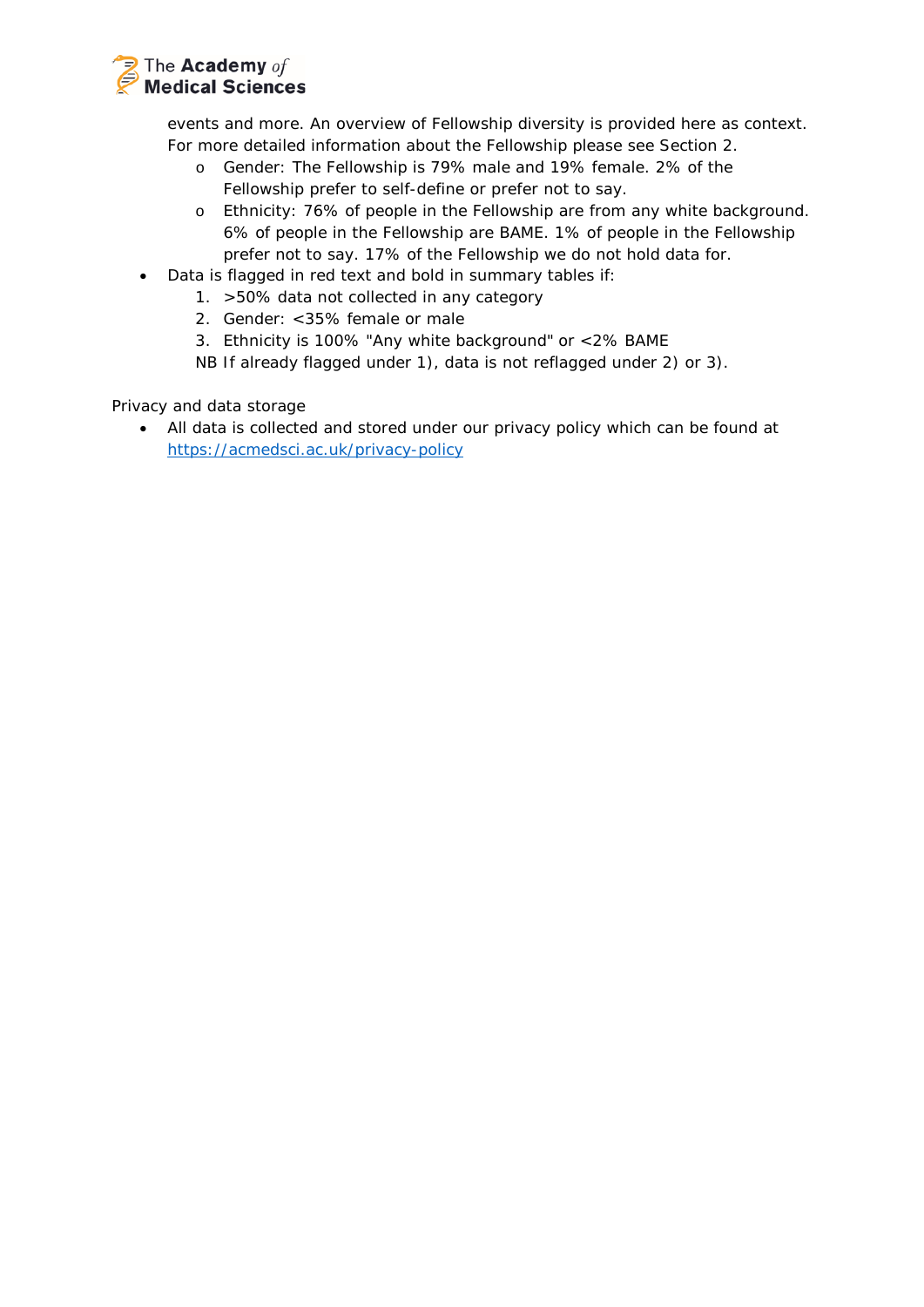

## **Overview**

This is the Academy's fifth annual diversity report presented to Council, and the third to be published externally.

High-quality data collection is vital. Our data collection systems in some areas are now strong, but others – particularly policy work and decision-making panels – are still lacking. Without the right data we cannot understand how best to improve our work.

Areas under direct staff control tend to show higher diversity, such as speakers for career development events, public engagement volunteers, and policy working group and steering group members.

Our data shows that there is still more to do to diversify decision-making committees, such as Council, grants panels and Fellowship selection committees, to include people of colour.

#### *Gender*

Almost all the Academy's work has at least 35% female representation apart from the Fellowship, where less than 1 in 5 people are women.

Although our data collection systems allow for gender self-reporting, we need to make this the norm across activities. Much of the gender data in this report is still determined using assumptions based on appearance.

#### *Ethnicity*

Data collection for ethnicity has improved overall, but is there are still major gaps. The areas which have more complete data collection for ethnicity suggest disparities in representation which need to be explored further.

*Benchmarking: The most recent Advance HE data release shows that BAME people make up 13% of the academic workforce in biosciences and clinical medicine.*

BAME people are represented fairly well on international grants panels, as speakers for career development events, as speakers and attendees for corporate affairs events and as staff. Otherwise BAME people are generally under-represented across the Academy's work.

## *Disability*

This is the second year we have collected data for disability. Data collection outside online event booking and the Fellowship needs improving.

#### *Other protected characteristics*

We need to improve the security of our data collection and storage mechanisms before expanding data collection for sexuality.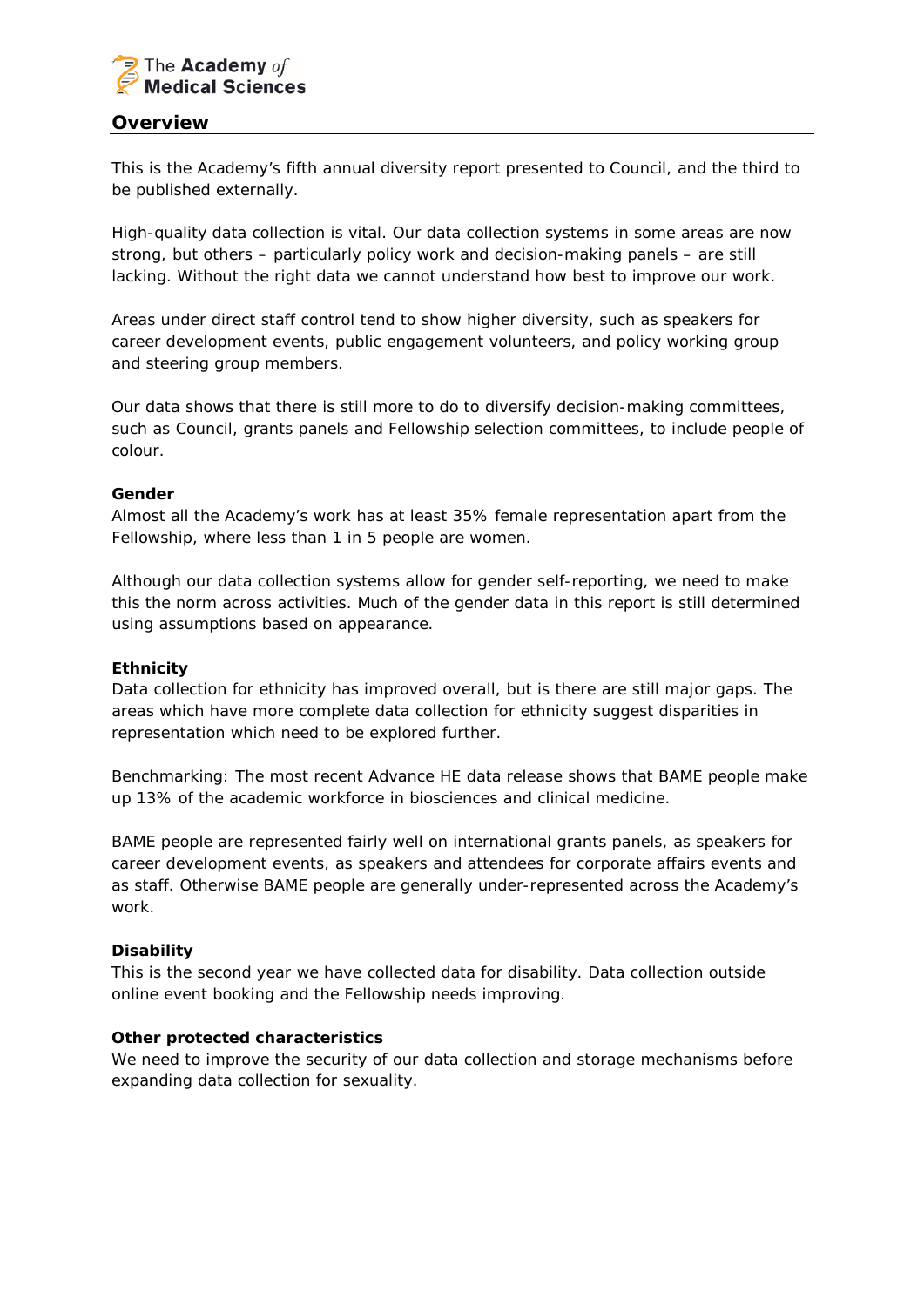

## **1. Governance**

*The Academy is governed by a Council of 17 Fellows including six Officers whose role is to provide strategic advice to the Academy. Other core committees provide oversight for Finance, Fellowship nominations, and regional work.*

- Data collection for gender is very good. Data collection for ethnicity is good. Data collection for disability is poor. Systems for collecting disability data from governance committees need to improve.
- Only one person of colour sat on any of the Academy's core governance committees in 2018/19.
- There were 97 possible seats on the Academy's core governance bodies over 2018-19, allowing for rotation. Only two of these seats were filled by a person of colour (one person, two years running).
- The Academy has strong female representation across its governance committees with 54% of people across all committees being women.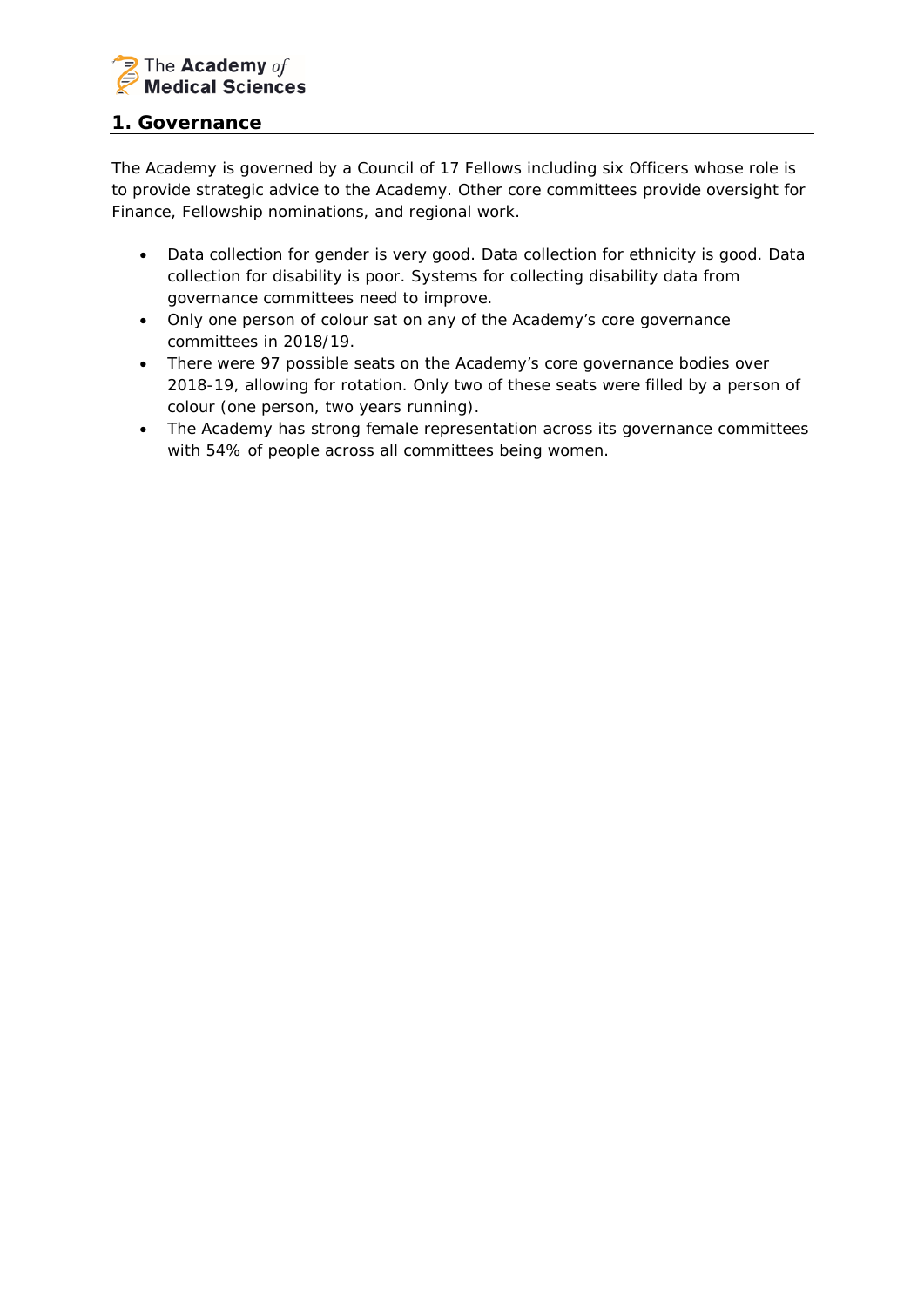

#### *Governance breakdown*

|                            |        | Gender |                 | <b>Ethnicity</b>     |              |                  | <b>Disabili</b><br>ty | Tot              |
|----------------------------|--------|--------|-----------------|----------------------|--------------|------------------|-----------------------|------------------|
|                            | %<br>F | % M    | %<br><b>AWB</b> | %<br><b>BAM</b><br>E | %<br>PN<br>S | %<br>No.<br>info | $%$ No<br>info        | al<br>peo<br>ple |
| All Governance committees  | 54     | 46     | 84              | $\Omega$             | 5            | 11               | 64                    | 97               |
| Council 2018               | 58     | 42     | 84              | $\Omega$             | 5            | 11               | 82                    | 19               |
| Council 2019               | 59     | 41     | 82              | $\Omega$             | 6            | 12               | 76                    | 17               |
| Officers 2018              | 57     | 43     | 100             | $\Omega$             | $\Omega$     | $\Omega$         | 67                    | $\overline{7}$   |
| Officers 2019              | 33     | 67     | 67              | $\Omega$             | $\Omega$     | 33               | 67                    | 6                |
| Finance Committee 2018     | 67     | 33     | 67              | $\Omega$             | $\Omega$     | 33               | 83                    | 6                |
| Finance Committee 2019     | 50     | 50     | 33              | $\Omega$             | $\Omega$     | 67               | 83                    | 6                |
| Fellows Committee 2018     | 50     | 50     | 90              | 10                   | $\Omega$     | $\Omega$         | 80                    | 10               |
| Fellows Committee 2019     | 62     | 38     | 87              | 13                   | $\Omega$     | 0                | O                     | 8                |
| Regional Champions 2017/18 | 44     | 56     | 100             | $\Omega$             | $\Omega$     | $\Omega$         | 78                    | 9                |
| Regional Champions 2018/19 | 44     | 56     | 100             | $\Omega$             | $\Omega$     | O                | 0                     | 9                |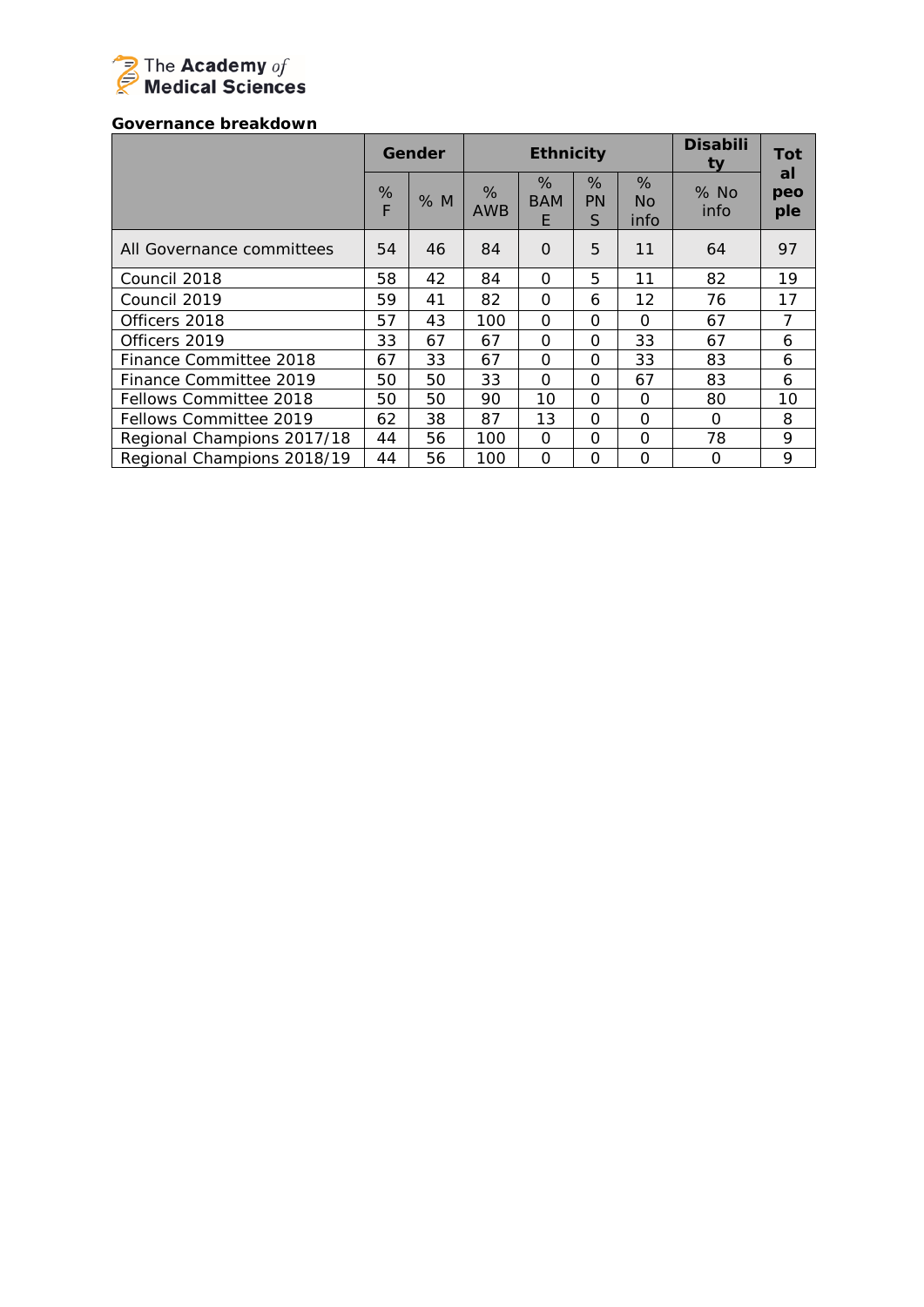

# **2. Fellowship**

*The Academy of Medical Sciences is a self-governing Fellowship representing UK biomedical and health research. Around 50 people are elected each year, and there are currently 1293 Fellows. Fellowship nominations are made by existing Fellows and judged by peer review and the Sectional Committees.*

- Ethnicity data collection for the Fellowship is good. We hold ethnicity data for 84% of the total Fellowship of 1293 people.
- *Benchmarking: This compares well to other national Academies – currently the Royal Society only holds data for 39% of its Fellowship.*
- Of the four Black Fellows the Academy has ever had, three were elected in 1998 as Founder Fellows. Of the 1129 other people elected through the normal Fellowship election process over the past 20 years, only one person is Black.
- The Fellowship remains less than 0.2% Black.
- *Benchmarking: Advance HE dataset 2017-18. In 2017-18, 0.6% of UK professors were Black. In the fields of science, engineering and technology, there are 40 Black people at professorial level in UK higher education institutions. There are 900 BAME people in total at professorial level in the same fields.*
- Over the four years for there is sufficient data to compare, the election rate for BAME candidates is slightly lower than the election rate for candidates from any white background (11% versus 13%). This difference is not statistically significant.
- The Fellowship in total is 6% BAME.
- *Benchmarking: Advance HE dataset 2017-18. 9.7% of UK Professors in science, technology and engineering are BAME. No further breakdown by field is provided in the publically available Advance HE datasets. In addition, the Medical Schools Council Clinical Academic Survey states "76% of clinical academics identify as White, with 17% of BAME backgrounds and 6.9% not recorded." – this is for clinical academics across all levels of seniority. They add "When looking at ethnic profile by academic grade, the data demonstrate that, as the level of seniority increases, the proportion of those who identify as White also increases, while the number of those who identify as BAME decreases. This is unchanged since 2005." No further data on exact BAME proportions among different levels of clinical academics is openly provided.*
- Gender data collection for the Fellowship is very good.
- The Fellowship remains male dominated. Less than 1 in 5 Fellows are female.
- *Benchmarking: This is slightly better than other national academies for which data is available: for the Royal Society In 2018, 9% of Fellows were and 91% were male. For the Learned Society of Wales' Fellows in science, technology, engineering, mathematics and medicine, 11% were female as of 2017.*
- There has been a reduction in new female candidates for 2018/19 (29%, down from 33% in 2017-18).
- The Fellowship success rate for women, once nominated, remains better than the success rate for men (16% versus 11%).
- Disability data collection for the Fellowship is poor. We have collected but not processed disability data for 74% of the Fellowship. We have collected and processed disability data for 16% of the Fellowship. We need to update our records to enable this data to be used.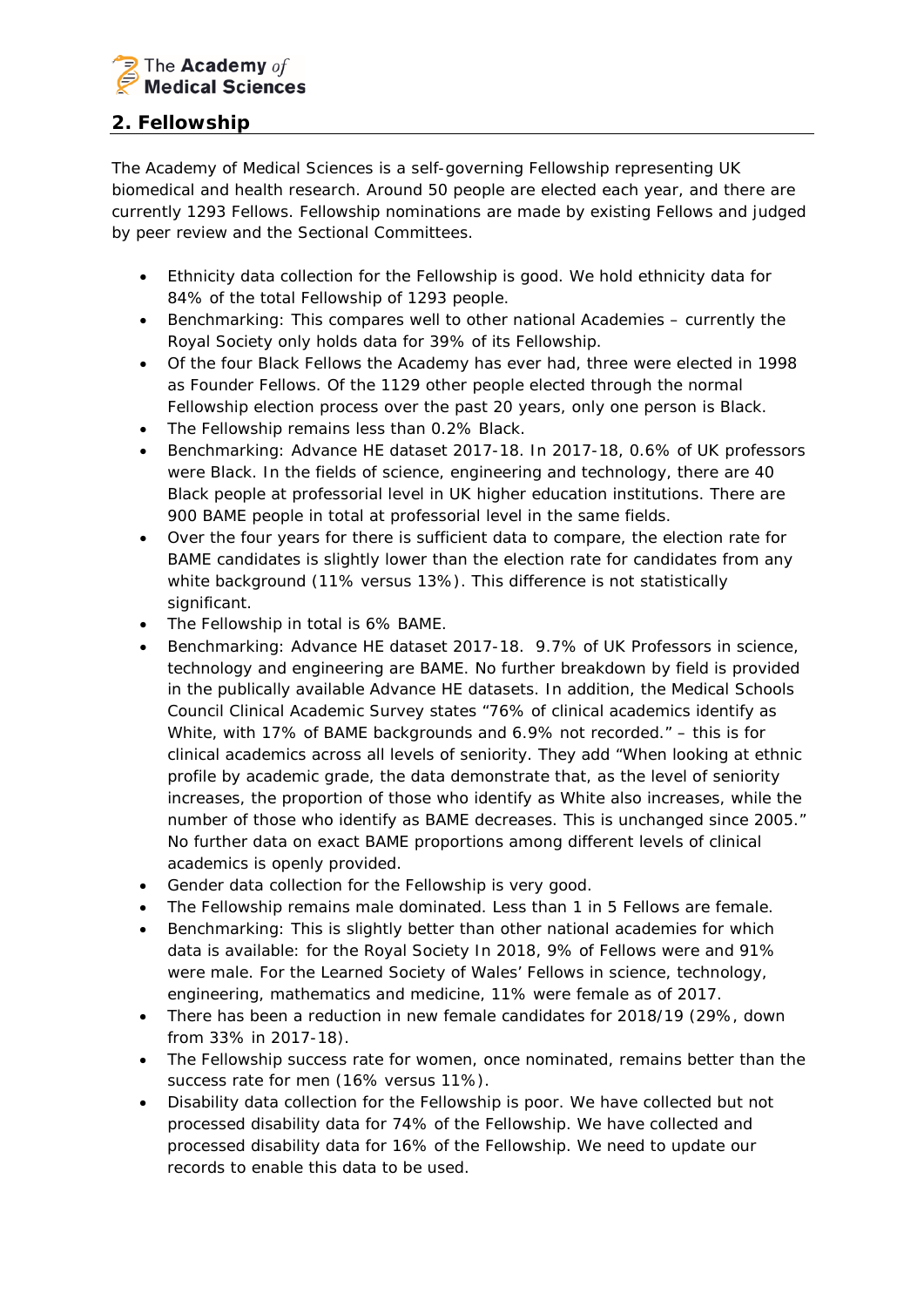

# *Fellowship breakdown*

|                                     | Gender |    |                    |                     | <b>Ethnicity</b> |                |
|-------------------------------------|--------|----|--------------------|---------------------|------------------|----------------|
|                                     | %F     | %M | $\%$<br><b>AWB</b> | $\%$<br><b>BAME</b> | % PNS            | $%$ No<br>info |
| <b>Total Fellowship</b>             | 19     | 79 | 76                 | 6                   |                  | 16             |
| Fellowship (clinical)               | 13     | 86 | 74                 |                     |                  | 17             |
| Fellowship (non-clinical)           | 26     | 73 | 78                 | 5                   | $\mathcal{P}$    | 15             |
|                                     |        |    |                    |                     |                  |                |
| Sectional Committee<br>members 2019 | 43     | 57 | 87                 | 9                   |                  | 3              |
|                                     |        |    |                    |                     |                  |                |
| New candidates 2018/19              | 29     | 71 | 79                 | 13                  |                  | 6              |
| Total candidates 2018/19            | 29     | 71 | 85                 | 11                  | $\Omega$         | 4              |
| Shortlisted candidates<br>2018/19   | 34     | 66 | 83                 | 15                  |                  |                |
| 2019 New Fellows                    | 38     | 62 | 92                 | 8                   | $\Omega$         |                |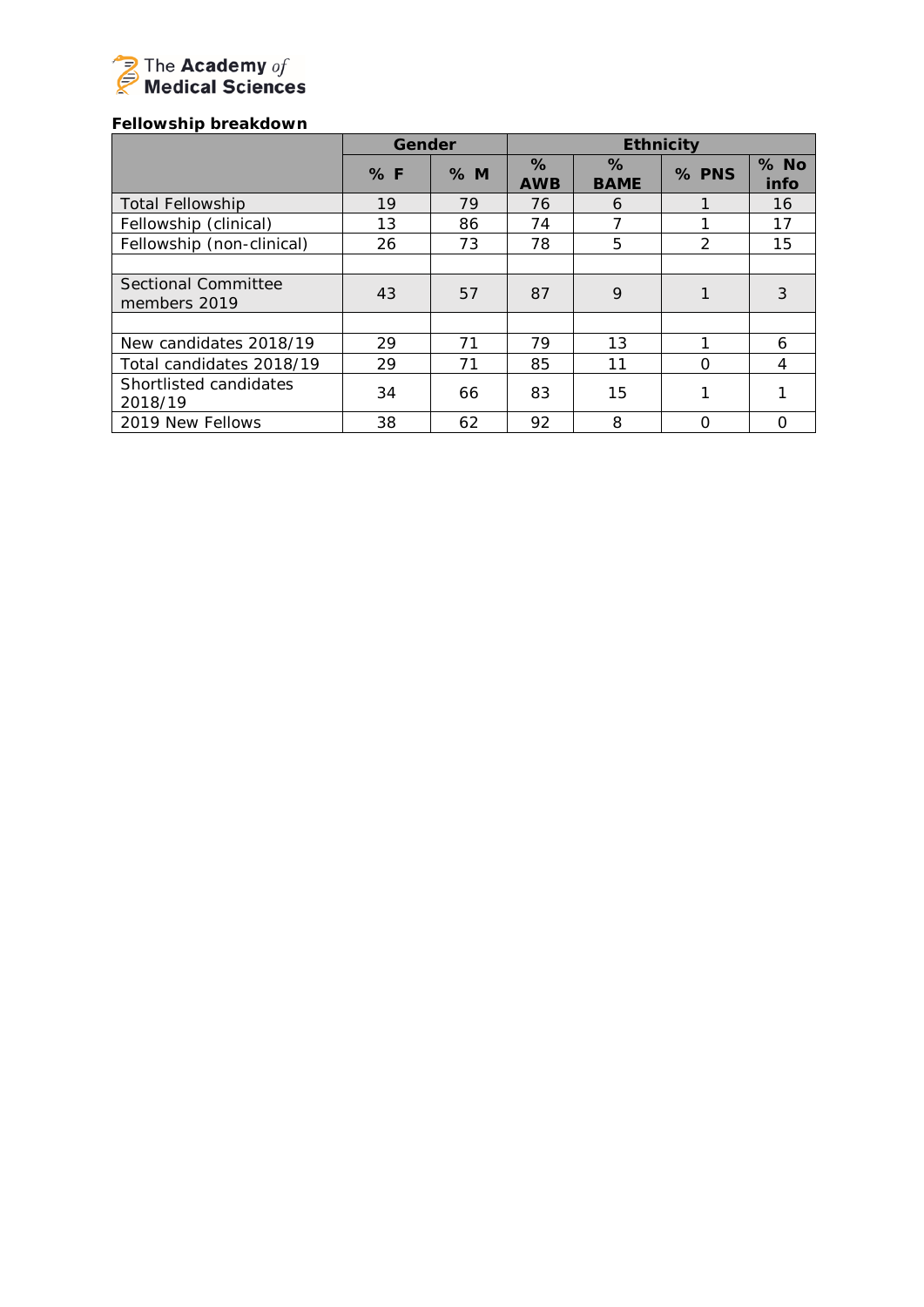

# **3. Grant schemes**

*The Academy works in partnership with other research funders to offer grants for biomedical and health researchers, and clinical academics. UK schemes focus mainly on supporting the careers pipeline while international schemes focus mainly on capacity building, networks and collaborations.*

Data collection across grants schemes is very good. The consistency and length of data collection allows for a more detailed analysis. Therefore, unlike others in this report, this chapter is split into different sections for gender, ethnicity and disability. The increased level of analysis is new for the Academy and demonstrates the benefits of our commitment to collecting and reporting on diversity data over the past 5 years. It also means that this section includes emerging reflections on the data which we are committed to presenting in an open and transparent way. We will continue to explore the details and implications of this data over the coming year to ensure we are delivering a commitment to diversity in all its forms. This data is valuable to the community and the Academy is contributing to discussions with other funders for a cross-funder initiative on data tracking. This will provide better benchmarking data for both the Academy and the community.

## *Data overview*

- Data collection across grants schemes is very good.
- There is one small data gap around panel members from joint grants panels with other National Academies.
- To better understand the challenges of recruiting diverse grants panels we should start to collect data on those invited to sit on panels as well as those who agree to sit on the panel

## *Gender*

- Across all grants, there are no significant differences in success rates of women and men when applying for funding.
- *Benchmarking: Wellcome's most recent grant funding data report states: "At all career stages, women and men are equally successful when applying for funding."*
- Only two out of ten rounds of applications to international grant schemes were red flagged for less than 30% female applicants, and none were red flagged for less than 30% female awardees.

## *Ethnicity*

- Across both UK and international grants panels, there are no panel members with ethnicities other than any white background and Asian Indian. Grant applicants in the same period came from over 13 different ethnicities.
- *Context: Academy grants panels are mainly selected from the pool of the Fellowship. The Fellowship is 6% BAME. Others are Fellows of other Academies and some are not Fellows of any of the four academies. As Panels need to reflect the breadth of the research landscape, Panel members are chosen to reflect all*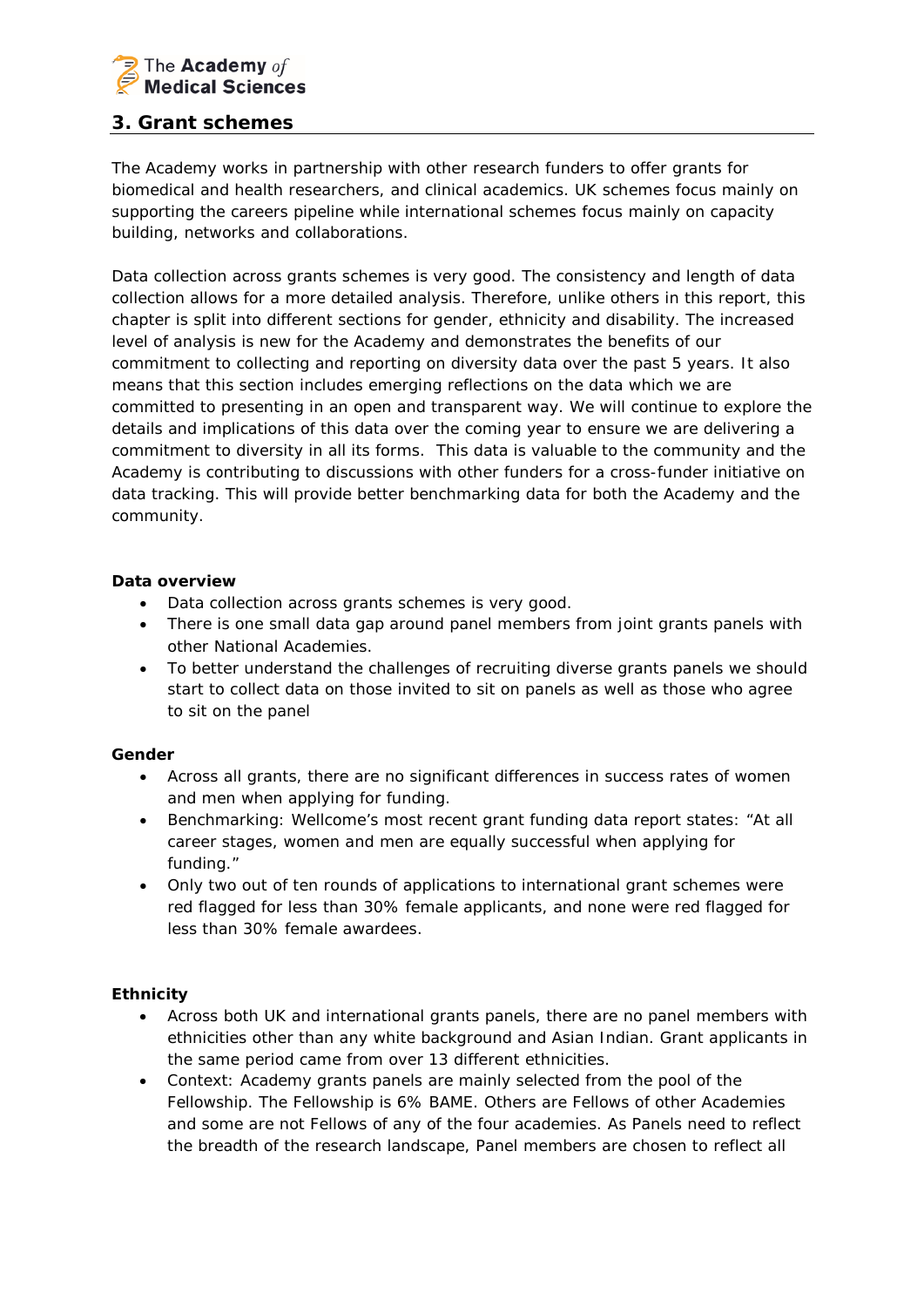

*diversity, including expertise area, geographical location and their personal characteristics.* 

- Ethnicity in Starter Grants for Clinical Lecturers:
	- o The frequency of grant rounds for Starter Grants for Clinical Lecturers combined with the length of time data has been collected means this grant scheme has the most data available. It is only possible to do this level of analysis on Starter Grants due the high quality and volume of data collected by the Grants team across multiple years.
	- o Taking a broader look across all Starter Grant awards for which we hold ethnicity data, going back five rounds of grants to 2016 (a total of 315 applications).
		- White applicants have a success rate of 45% (102 out of 225)
		- BAME applicants have a success rate of 33% (30 out of 90)
		- *Note: This analysis does not include the four applicants during this period who selected 'Prefer not to say' for their ethnicity.*
		- *Note: Currently there is insufficient data to provide a more detailed breakdown by individual ethnicities within the BAME grouping.*
		- *See footnote below for analysis.[1](#page-9-0)*
	- o *Benchmarking: BAME people might appear to be overrepresented in applications for this award compared to the overall workforce (see 'Benchmarking' note above) – 28% of applications came from BAME people compared to a workforce of around 13%. However this is likely to be because the Advance HE figures do not provide figures broken down by both seniority and ethnicity in particular fields, due to the high risk of identifying individuals due to very small numbers of BAME people in senior management. It is possible therefore that the pool of BAME applicants for Starter Grants is larger than 13% (larger than the Advance HE data would suggest).*
	- o There has been no recorded BAME representation on the Starter Grants for Clinical Lecturers panel for as long as we have recorded data (back to 2017).

<span id="page-9-0"></span><sup>1</sup> *Analysis:*

-

*The χ² value after comparing success rates of white and BAME applicants was χ²=3.80. Significance table:*

| 2.71 |
|------|
| 3.84 |
| 5.02 |
|      |

*The difference between white and BAME applicants' success rates is not statistically significant at α=0.05. (An interpretation of this significance level is that there is a 95 out of 100 chance that this difference is real, and a 5 in 100 chance this difference is a coincidence.)*

*The difference between white and BAME applicants' success rates is significant at α=0.10. (An interpretation of this significance level is that there is a 9 in 10 chance that this difference is real, and a 1 in 10 chance this difference is a coincidence.)*

*Comment: See [Tarran \(2019\): The S Word… and what to do about it?](https://doi.org/10.1111/j.1740-9713.2019.01295.x) for more information of the current ongoing discussion among statisticians on interpretation of significance levels.*

*A chi squared test between two groups provides a significant result if the χ² value at the end of the test is greater than the χ² value for the corresponding significance level.*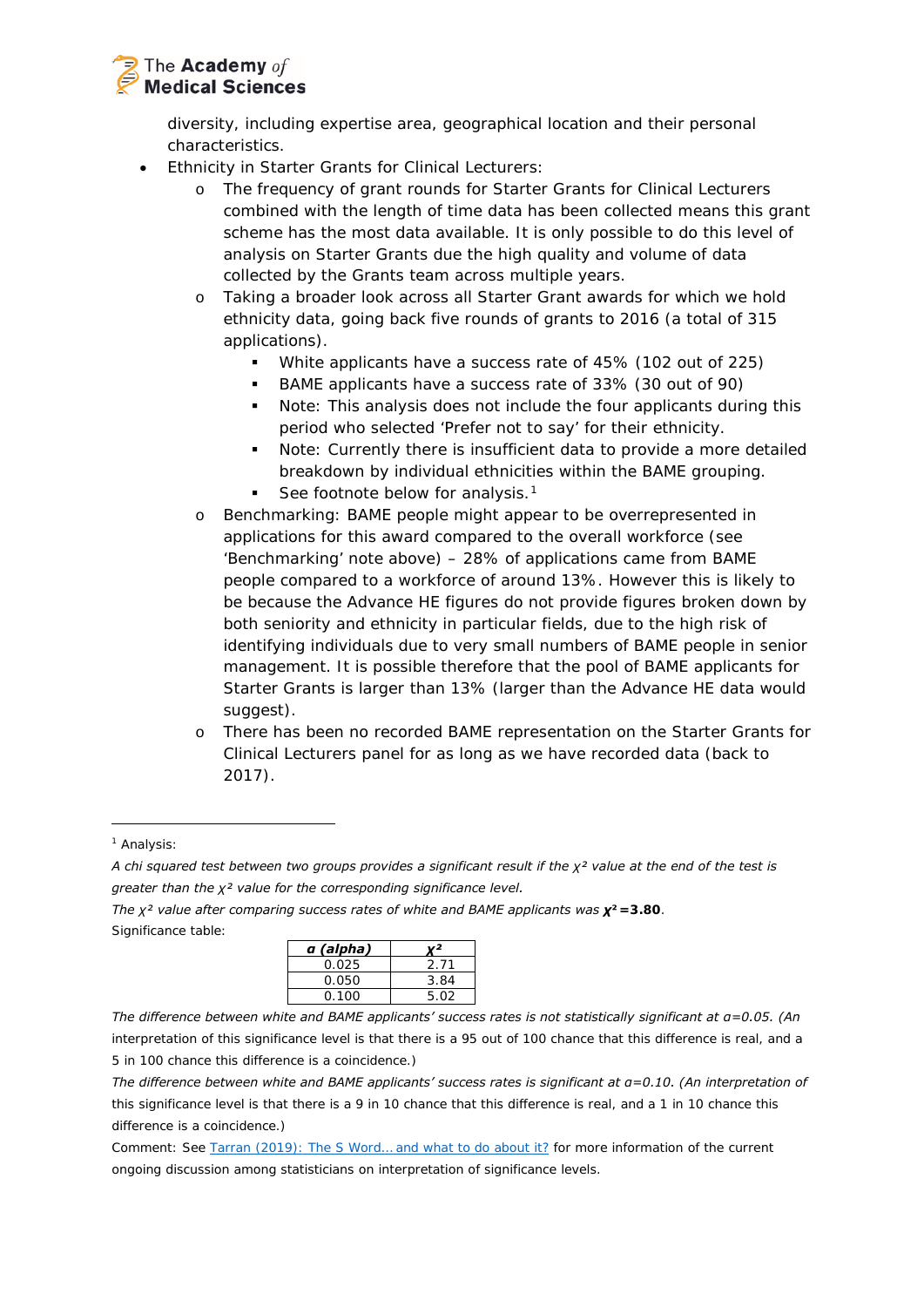# The **Academy** of **Medical Sciences**

- *Benchmarking: Wellcome's most recent grant funding data report states: "For the past three years, 15% of applicants applying from UK organisations classified themselves as BAME. The award rates for these applicants has been lower than average. Wellcome's [Diversity and Inclusion](https://wellcome.ac.uk/what-we-do/our-work/diversity-and-inclusion) team is looking at the reasons for this trend."*
- *Benchmarking: From the Medical Schools Council Clinical Academic Survey: "76% of clinical academics identify as White, with 17% of BAME backgrounds and 6.9% not recorded. When looking at ethnic profile by academic grade, the data demonstrate that, as the level of seniority increases, the proportion of those who identify as White also increases, while the number of those who identify as BME decreases. This is unchanged since 2005."*
- *Benchmarking: International grants are very hard to benchmark in term of ethnicity, as applicants are sometimes restricted to a particular country (e.g. China) or particular set of countries (e.g. countries eligible for overseas development aid). While it is therefore hard to make judgements in terms of what is an 'appropriate' ratio of ethnicities among applicants and awardees, there is an even stronger prerogative to ensure that international grants panels are ethnically diverse and also contain a range of nationalities, to support fair comparison of the diverse range of applications they are likely to receive.*

## *Disability*

- Across all grants for which we hold disability data (dating back to 2017), the success rate for applicants who declare a disability is 16% (7 out of 37), and the success rate for applicants who declare they do not have a disability is 31% (416 out of 1761). This difference is not statistically significantly different<sup>2</sup>. It is not possible to tell whether the difference in success rates is an artefact of small numbers of disabled applicants or a real reflection of their likelihood of success. This should continue to be monitored.
- *Note: Panels are blind to disability data.*
- *Benchmarking: The most recent Advance HE data release shows that 4.3% of academic staff at UK higher education institutions declare some form of disability, falling to 2.7% if only including science, engineering and technology staff at professorial level. Among biomedical and health disciplines this is generally even lower, at 3.2% of staff in clinical medicine, 2.5% of staff in veterinary science, 3.1% of staff in biosciences, 2.7% in clinical dentistry. While this proportion is*  low, it should act as reminder that we do serve a diverse population of *researchers including people with disabilities, and will continue to do so in the future.*
- <span id="page-10-0"></span>• *Benchmarking: Wellcome's most recent grant funding data report states: "For the past three years, 2% of UK-based Science applicants overall classified themselves as disabled. The award rates for disabled and non-disabled applicants are similar."*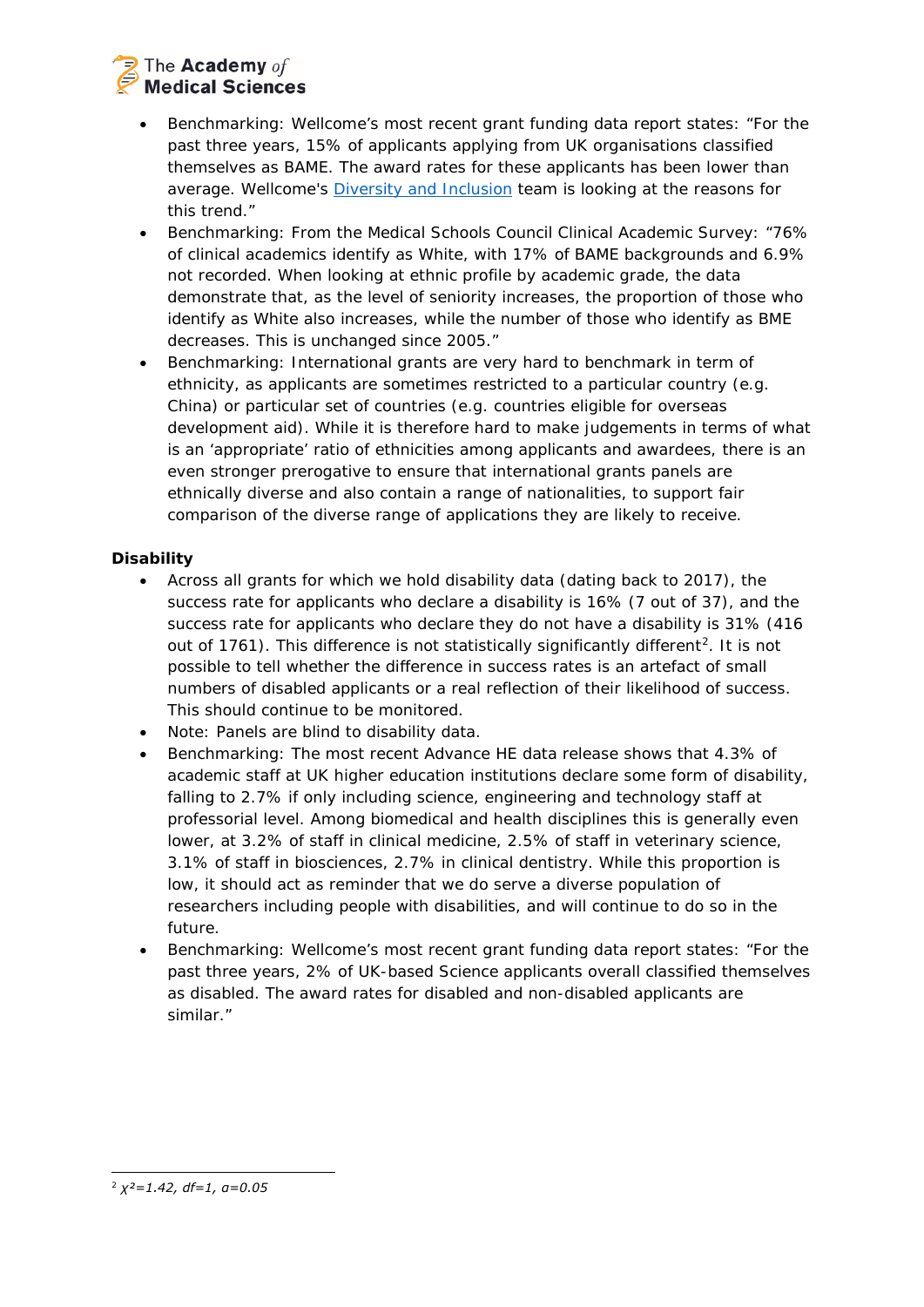

## *Grant schemes breakdown*

|                                 |        | Gender |                        |                 | Ethnicity        |                 |                        |                |                | Disability          |                        |
|---------------------------------|--------|--------|------------------------|-----------------|------------------|-----------------|------------------------|----------------|----------------|---------------------|------------------------|
|                                 | %<br>F | %<br>M | %<br><b>No</b><br>info | %<br><b>AWB</b> | %<br><b>BAME</b> | %<br><b>PNS</b> | %<br><b>No</b><br>info | %<br>Yes       | %<br><b>No</b> | %<br><b>PN</b><br>S | %<br><b>No</b><br>info |
| All grants<br>awarded           | 44     | 55     | 1                      | 59              | 37               | 1               | 3                      | 1              | 94             | 1                   | 4                      |
| All grants<br>applied           | 40     | 59     | 1                      | 47              | 49               | $\overline{2}$  | 3                      | 3              | 92             | $\overline{2}$      | 3                      |
| All grants<br>panels            | 36     | 50     | 14                     | 55              | 8                | 3               | 35                     | $\Omega$       | 46             | 6                   | 48                     |
|                                 |        |        |                        |                 |                  |                 |                        |                |                |                     |                        |
| UK grants<br>awarded            | 41     | 59     | $\Omega$               | 85              | 15               | 0               | $\Omega$               | 3              | 97             | $\Omega$            | $\mathbf 0$            |
| UK grants<br>applied            | 44     | 56     | $\overline{O}$         | 78              | 21               | 1               | $\overline{O}$         | 4              | 95             | 1                   | $\mathbf 0$            |
| UK grant panels                 | 31     | 47     | 22                     | 62              | $\overline{7}$   | 3               | 28                     | $\Omega$       | 45             | 10                  | 45                     |
|                                 |        |        |                        |                 |                  |                 |                        |                |                |                     |                        |
| International<br>grants awarded | 46     | 52     | 2                      | 43              | 50               | 1               | 5                      | 1              | 92             | 2                   | 5                      |
| International<br>grants applied | 39     | 60     | 1                      | 39              | 56               | $\overline{2}$  | 4                      | $\overline{2}$ | 96             | $\overline{2}$      | $\mathbf 0$            |
| International<br>grant panels   | 43     | 57     | O                      | 41              | 9                | $\overline{2}$  | 48                     | 0              | 48             | O                   | 52                     |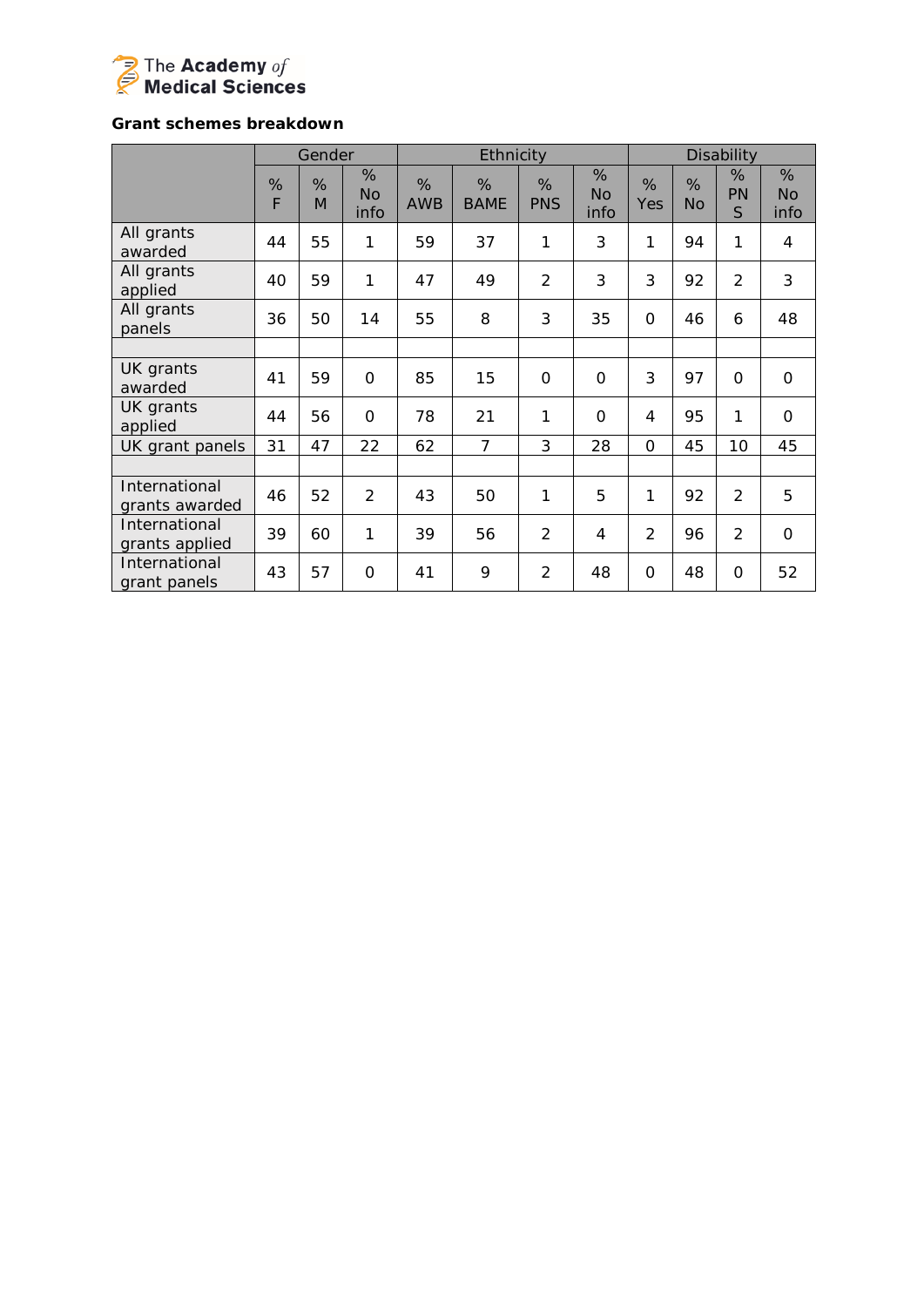

## *Grant schemes extended breakdown*

|                                                                                           |    | Gender (%)                        |                     |            | Ethnicity (%)  |                |                     |                |                | Disability (%)    |                     | Total              |
|-------------------------------------------------------------------------------------------|----|-----------------------------------|---------------------|------------|----------------|----------------|---------------------|----------------|----------------|-------------------|---------------------|--------------------|
|                                                                                           | F  | $\mathsf{M}% _{H}=\mathsf{M}_{H}$ | <b>No</b><br>info   | <b>AWB</b> | <b>BAME</b>    | <b>PNS</b>     | <b>No</b><br>info   | Y              | <b>No</b>      | PN<br>$\mathsf S$ | <b>No</b><br>info   | peopl<br>${\rm e}$ |
| UK grants                                                                                 |    |                                   |                     |            |                |                |                     |                |                |                   |                     |                    |
| Starter grants<br>round 20<br>applicants                                                  | 42 | 58                                | $\mathsf{O}$        | 73         | 27             | $\mathbf 0$    | $\mathbf 0$         | 5              | 95             | $\mathbf 0$       | O                   | 60                 |
| Starter grants<br>round 20 awards                                                         | 53 | 47                                | $\mathsf{O}$        | 79         | 21             | $\mathsf O$    | $\mathsf O$         | 5              | 95             | $\mathsf{O}$      | $\mathbf{O}$        | 19                 |
| Starter grants<br>round 21<br>applicants                                                  | 35 | 65                                | $\mathsf{O}\xspace$ | 67         | 31             | $\overline{2}$ | $\mathsf{O}\xspace$ | $\overline{2}$ | 98             | $\mathbf 0$       | O                   | 54                 |
| Starter grants<br>round 21 awards                                                         | 23 | 77                                | $\mathsf{O}$        | 73         | 27             | $\mathsf{O}$   | $\mathsf{O}$        | $\mathbf 0$    | 100            | $\mathbf{O}$      | $\mathbf{O}$        | 22                 |
| Springboard<br>Round 4<br>applicants                                                      | 50 | 49                                | $\mathbf{1}$        | 84         | 14             | $\overline{2}$ | $\mathsf{O}\xspace$ | 5              | 93             | $\overline{2}$    | O                   | 102                |
| Springboard<br>Round 4 awards                                                             | 44 | 56                                | $\mathsf{O}$        | 94         | 6              | $\mathbf 0$    | $\mathsf{O}\xspace$ | 3              | 97             | $\mathsf{O}$      | O                   | 34                 |
| <b>AMS Professors</b><br>round 1<br>applicants                                            | 43 | 57                                | $\mathbf 0$         | 100        | $\mathsf{O}$   | $\mathbf{O}$   | $\mathbf 0$         | $\Omega$       | 100            | $\Omega$          | $\mathbf{O}$        | $\overline{7}$     |
| <b>AMS Professors</b><br>round 1 awards                                                   | 50 | 50                                | $\mathsf{O}$        | 100        | $\mathsf O$    | $\mathbf 0$    | $\mathsf{O}\xspace$ | $\mathbf 0$    | 100            | $\mathbf{O}$      | $\mathbf{O}$        | 4                  |
| Grant panel -<br>Starter grants                                                           | 22 | 78                                | $\mathbf{O}$        | 89         | $\mathbf 0$    | $\Omega$       | 11                  | $\overline{O}$ | 100            | $\Omega$          | $\Omega$            | 9                  |
| Grant panel -<br>Springboard                                                              | 58 | 42                                | $\Omega$            | 100        | $\mathbf{O}$   | $\mathbf 0$    | $\mathbf 0$         | $\overline{O}$ | 100            | $\Omega$          | $\Omega$            | 9                  |
| Springboard<br>Round 4 HEI<br>champions                                                   | 25 | 39                                | 35                  | 49         | 10             | 6              | 35                  | $\overline{O}$ | 27             | $\mathbf{O}$      | 73                  | 51                 |
| Grant panel -<br><b>INSPIRE</b>                                                           | 30 | 60                                | 10                  | 40         | 10             | $\Omega$       | 50                  | $\overline{O}$ | 10             | 90                | $\Omega$            | 10                 |
| Grant panel -<br><b>AMS</b><br>Professorships                                             | 50 | 50                                | $\Omega$            | 100        | $\overline{O}$ | $\Omega$       | $\Omega$            | $\mathbf{O}$   | 100            | $\Omega$          | $\mathsf{O}\xspace$ | $\overline{4}$     |
| International<br>grants                                                                   |    |                                   |                     |            |                |                |                     |                |                |                   |                     |                    |
| <b>NAF Newton</b><br>advanced fund<br>Round 9 (China)<br>(Panel Dec 2018)<br>applicants   | 67 | 33                                | $\mathsf{O}$        | $\prime$   | $\prime$       | $\prime$       | 100                 | $\prime$       | $\prime$       | $\prime$          | 100                 | $\mathfrak{Z}$     |
| <b>NAF Newton</b><br>advanced fund<br>Round 9 (China)<br>(Panel Dec 2018)<br>awards       | 50 | 50                                | $\mathsf{O}$        | $\prime$   | $\prime$       | $\prime$       | 100                 | $\prime$       | $\overline{1}$ | $\prime$          | 100                 | 2                  |
| <b>NAF Newton</b><br>advanced fund<br>Round 10 (Brazil)<br>(Panel Jul 2018)<br>applicants | 25 | 75                                | 0                   | 42         | 58             | $\mathbf 0$    | $\mathbf 0$         | 0              | 100            | $\mathbf{O}$      | 0                   | 12                 |
| <b>NAF Newton</b><br>advanced fund<br>Round 10 (Brazil)<br>(Panel Jul 2018)<br>awards     | 33 | 67                                | $\mathsf{O}$        | 33         | 67             | $\mathbf 0$    | $\mathbf 0$         | 0              | 100            | $\mathbf{O}$      | $\mathsf{O}\xspace$ | 3                  |
| <b>NIF Newton</b><br>international fund                                                   | 45 | 55                                | $\mathsf O$         | $\sqrt{2}$ | $\sqrt{2}$     | $\prime$       | 100                 | $\prime$       | $\prime$       | $\prime$          | 100                 | 33                 |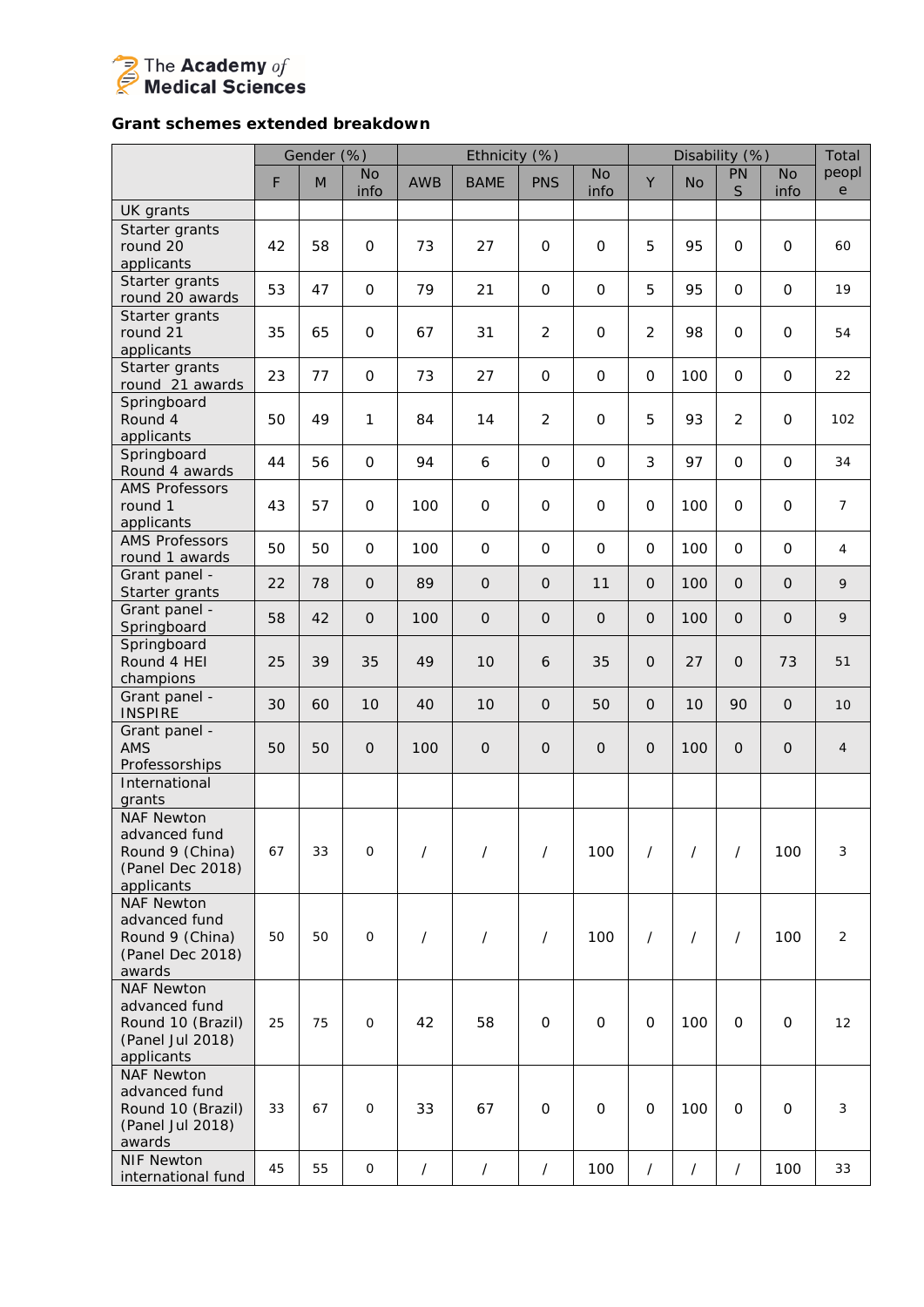

| Round 5 (Panel<br><b>July 2018)</b><br>applicants                                         |    |    |                |             |             |                |                     |              |     |                |              |     |
|-------------------------------------------------------------------------------------------|----|----|----------------|-------------|-------------|----------------|---------------------|--------------|-----|----------------|--------------|-----|
| <b>NIF Newton</b><br>international fund<br>Round 5 (Panel<br><b>July 2018)</b><br>awards  | 56 | 44 | $\mathsf{O}$   | $\mathbf 0$ | 33          | 0              | 67                  | 0            | 33  | $\mathbf 0$    | 67           | 9   |
| <b>NIF Newton</b><br>international fund<br>Round 6 (Panel<br>July 2019)<br>applicants     | 44 | 56 | $\mathsf{O}$   | 11          | 89          | $\mathbf 0$    | $\mathbf 0$         | 0            | 100 | $\mathbf 0$    | 0            | 18  |
| <b>NIF Newton</b><br>international fund<br>Round 6 (Panel<br>July 2019)<br>awards         | 63 | 38 | $\mathsf{O}$   | 25          | 63          | $\mathbf 0$    | 13                  | 0            | 88  | $\mathbf 0$    | 13           | 8   |
| UK-India AMR<br>Visiting<br>Professorships<br>round 1 (Panel<br>April 2019)<br>applicants | 25 | 75 | $\mathbf{O}$   | 75          | 25          | $\mathbf{O}$   | $\mathbf 0$         | $\mathbf{O}$ | 63  | 38             | $\mathbf 0$  | 8   |
| UK-India AMR<br>Visiting<br>Professorships<br>round 1 (Panel<br>April 2019)<br>awards     | 40 | 60 | $\mathsf{O}$   | 100         | $\mathbf 0$ | $\mathbf 0$    | $\mathbf 0$         | $\mathbf{O}$ | 80  | 20             | 0            | 5   |
| Turnberg Round<br>11 applicants                                                           | 50 | 50 | $\mathsf{O}$   | 41          | 52          | $\overline{7}$ | $\mathbf 0$         | $\mathbf 0$  | 98  | $\overline{2}$ | $\mathbf 0$  | 58  |
| Turnberg Round<br>11 awards                                                               | 52 | 48 | $\mathsf{O}$   | 48          | 48          | 4              | $\mathbf 0$         | $\mathbf 0$  | 96  | 4              | $\mathbf 0$  | 27  |
| <b>GCRF Networking</b><br>Round 3<br>applicants - UK<br>partners                          | 42 | 56 | $\overline{2}$ | 59          | 40          | 1              | $\mathbf 0$         | 5            | 92  | 3              | 0            | 213 |
| <b>GCRF Networking</b><br>Round 3<br>applicants -<br>international<br>partners            | 39 | 61 | $\mathsf{O}$   | 21          | 78          | 1              | $\mathbf 0$         | 1            | 97  | $\overline{2}$ | $\mathbf 0$  | 213 |
| <b>GCRF Networking</b><br>Round 3<br>awardees - UK<br>partners                            | 43 | 52 | 5              | 67          | 33          | $\mathsf{O}$   | $\mathsf{O}\xspace$ | 5            | 95  | $\mathsf{O}$   | $\mathsf{O}$ | 21  |
| <b>GCRF Networking</b><br>Round 3<br>awardees -<br>international<br>partners              | 43 | 57 | $\mathsf{O}$   | 24          | 76          | $\mathsf{O}$   | $\mathbf 0$         | $\mathbf 0$  | 100 | $\mathbf{O}$   | $\mathbf 0$  | 21  |
| <b>GCRF Networking</b><br>Round 4<br>applicants - UK<br>partners                          | 34 | 63 | 3              | 61          | 38          | $\overline{2}$ | $\mathbf 0$         | 3            | 95  | $\overline{2}$ | $\mathsf{O}$ | 152 |
| <b>GCRF Networking</b><br>Round 4<br>applicants -<br>international<br>partners            | 36 | 64 | $\mathsf O$    | 21          | 77          | $\overline{a}$ | $\mathbf 0$         | 1            | 99  | $\mathbf{1}$   | $\mathbf 0$  | 152 |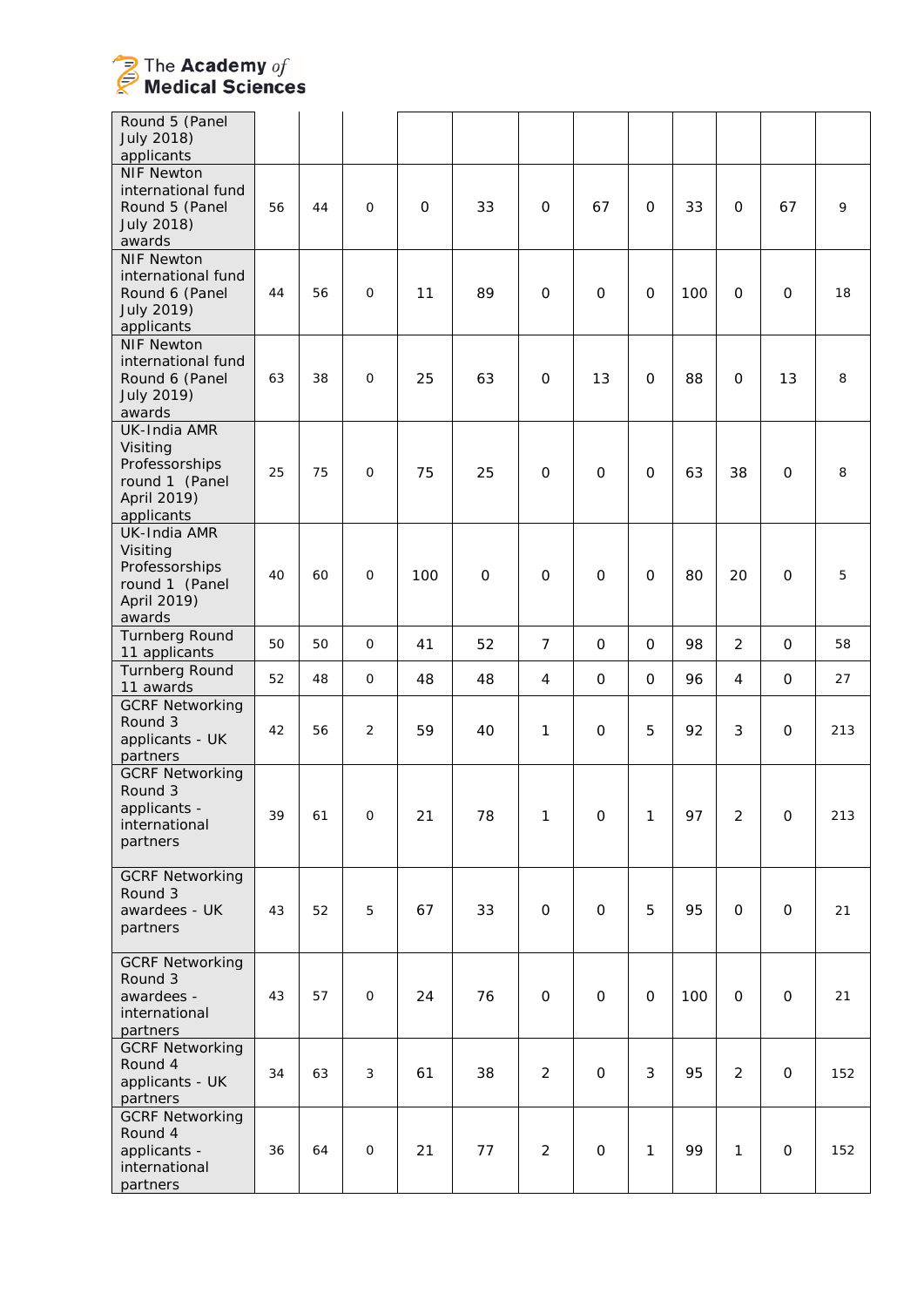

| <b>GCRF Networking</b><br>Round 4<br>awardees - UK<br>partners               | 43 | 48 | 10           | 76 | 19             | 5              | $\Omega$    | $\Omega$ | 95  | 5              | $\mathbf 0$ | 21 |
|------------------------------------------------------------------------------|----|----|--------------|----|----------------|----------------|-------------|----------|-----|----------------|-------------|----|
| <b>GCRF Networking</b><br>Round 4<br>awardees -<br>international<br>partners | 38 | 62 | $\mathbf{O}$ | 14 | 86             | $\mathsf{O}$   | $\mathbf 0$ | $\Omega$ | 100 | $\Omega$       | $\mathbf 0$ | 21 |
| Grant panel -<br>Turnberg                                                    | 50 | 50 | $\mathbf 0$  | 83 | $\Omega$       | $\Omega$       | 17          | $\Omega$ | 100 | $\Omega$       | $\Omega$    | 6  |
| Grant panel -<br>Newton NIF                                                  | 63 | 38 | $\mathbf{O}$ | 25 | $\overline{O}$ | $\overline{O}$ | 75          | $\prime$ |     |                | 100         | 8  |
| Grant panel -<br><b>Newton NAF</b>                                           | 40 | 60 | $\mathbf{O}$ | 40 | $\overline{O}$ | $\overline{O}$ | 60          | $\prime$ |     | $\prime$       | 100         | 5  |
| Grant panel - UK-<br>India AMR<br>Visiting<br>Professorships                 | 38 | 63 | $\mathbf{O}$ | 63 | 25             | $\mathbf{O}$   | 13          | $\Omega$ | 88  | $\overline{0}$ | 13          | 8  |
| Grant panel -<br><b>GCRF</b> networking                                      | 37 | 63 | $\mathbf{O}$ | 26 | 11             | 5              | 58          | $\Omega$ | 47  | $\overline{O}$ | 53          | 19 |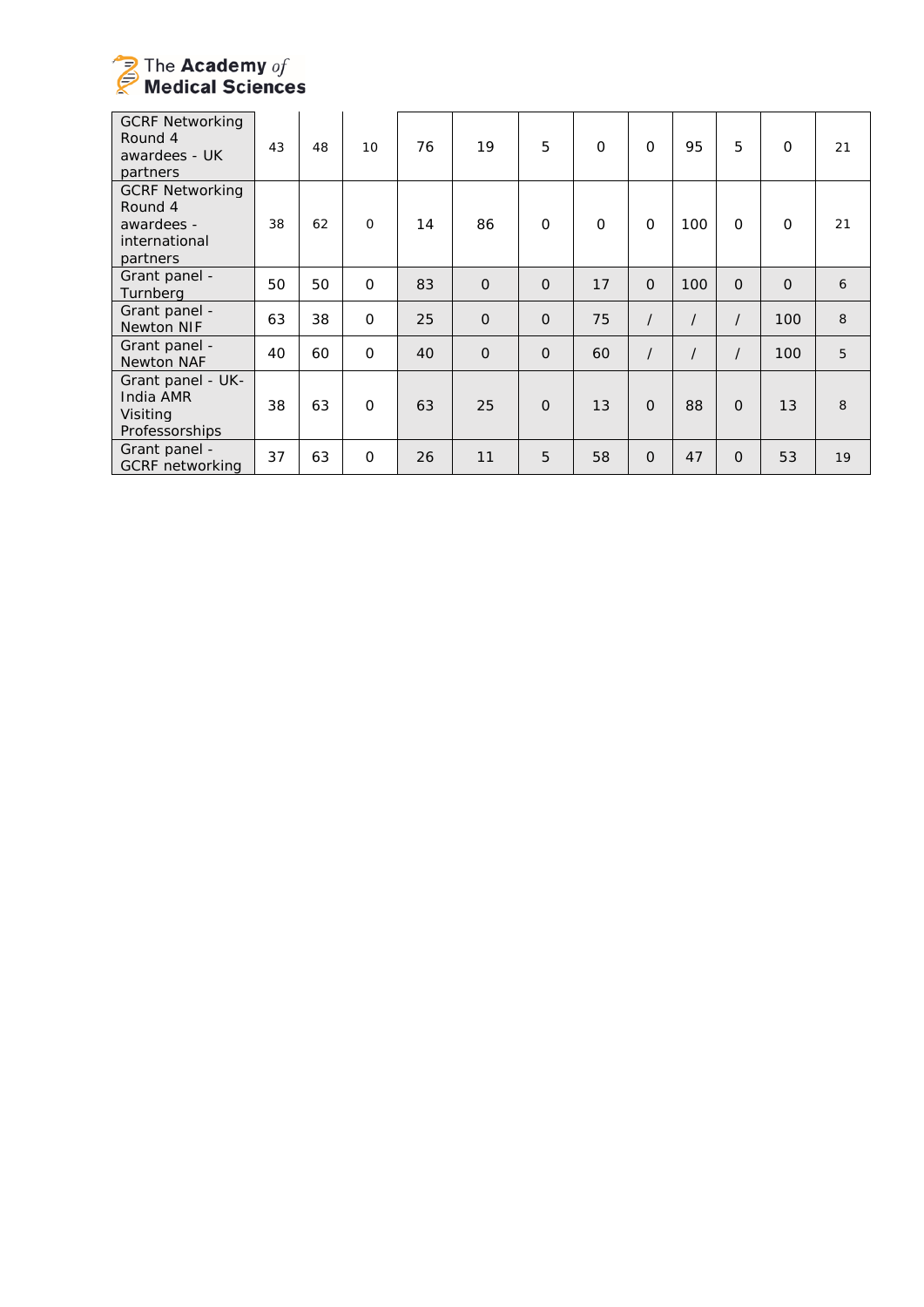# $\overline{\mathbb{R}}$  The Academy of **Medical Sciences**

## **4. Career development programmes**

- *Benchmarking: The most recent Advance HE data release shows that UK higher education institutions overall are gender balanced in fields relating to the Academy's work. 51% of the approximately 42,265 UK Academic staff in biosciences, clinical dentistry, clinical medicine and veterinary science are female. However across all science, technology and engineering academic staff, the proportion of women falls to 21% at professorial level.*
- *Benchmarking: The most recent Advance HE data release shows that BAME people make up 11.3% of UK academic science, engineering and technology staff. Across specifically biosciences and clinical medicine, there were 3120 BAME UK academic staff, or around 13% of the total workforce in these areas.*
- *Benchmarking: The most recent Advance HE data release shows that 4.3% of academic staff at UK higher education institutions declare some form of disability, falling to 2.7% if only including science, technology and engineering staff at professorial level. Among biomedical and health disciplines this is similarly low, at 3.2% of staff in clinical medicine, 2.5% of staff in veterinary science, 3.1% of staff in biosciences, and 2.7% in clinical dentistry. While this proportion is low, it should act as reminder that we do serve a diverse population of researchers including people with disabilities, and will continue to do so in the future.*
- Data collection across career development programmes is generally good.
- The Careers programme has 14% BAME speakers for its events.
- Across the careers committees, competition judges, event speakers and participants in this programme this year, 10% were from BAME backgrounds. However breaking this figure down shows that none of these people were Black.
- For the first time this year we know transgender people are interacting with the Academy through our careers events, as indicated through online booking systems. Due to very low numbers this data is not broken down, however should act as reminder across the Academy of the importance of psychological safety and ensuring our work is inclusive to all.
- For the second year running, only four out of 25 areas are flagged as falling below the Academy's 35% red flag for female representation across all the Academy careers programmes: a substantial achievement given the size and scale of the programmes.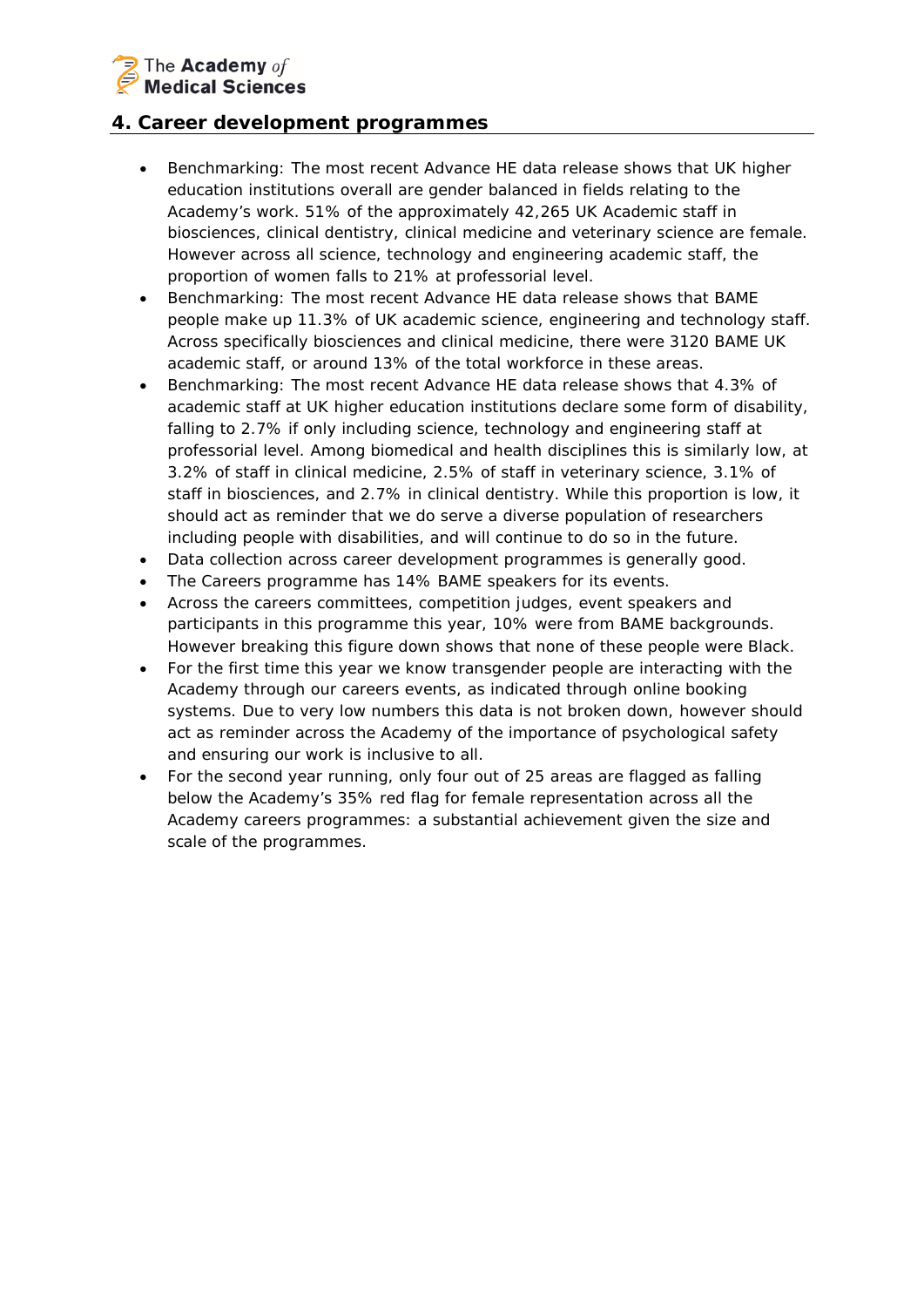

## *Career development programmes breakdown*

| %<br>%<br>%<br>%<br>%<br>%<br>%<br>%<br>%<br>%<br>%<br>PN<br><b>No</b><br><b>No</b><br><b>No</b><br>F<br><b>AWB</b><br><b>BAME</b><br><b>PNS</b><br>Yes<br>M<br><b>No</b><br>S<br>info<br>info<br>info<br>All careers<br>49<br>$\overline{4}$<br>67<br>$\overline{4}$<br>29<br>$\overline{O}$<br>84<br>judges/committe<br>47<br>$\mathbf{O}$<br>16<br>$\mathbf{O}$<br>es<br>All careers events<br>43<br>$\overline{7}$<br>50<br>54<br>14<br>32<br>58<br>42<br>$\mathbf 0$<br>$\mathbf{O}$<br>$\mathbf{O}$<br>(speakers)<br>All careers<br>Totals not<br>programme<br>provided:<br>$\overline{7}$<br>85<br>12<br>$\overline{2}$<br>93<br>participants<br>$\Omega$<br>$\mathbf{O}$<br>$\mathbf{O}$<br><b>SUSTAIN is</b><br>(SUSTAIN +<br>female only<br>FLIER)<br>$\overline{2}$<br>26<br>71<br>77<br>$\mathbf{1}$<br>15<br>1<br>14<br>85<br>Mentors<br>6<br>0<br>9<br>3<br>36<br>18<br>$\overline{O}$<br>46<br>88<br>1<br>99<br>Mentees<br>0<br>$\Omega$<br>Mentoring skills<br>34<br>$\overline{2}$<br>92<br>$\overline{2}$<br>workshops<br>64<br>30<br>4<br>O<br>6<br>0<br>66<br>(attendees)<br>Career<br>development<br>59<br>3<br>92<br>5<br>37<br>4<br>52<br>40<br>8<br>$\overline{O}$<br>$\mathsf{O}$<br>events<br>(attendees)<br>Career<br>development<br>45<br>41<br>14<br>45<br>5<br>$\mathbf 0$<br>82<br>$\mathbf 0$<br>50<br>18<br>0<br>events<br>(speakers)<br>CATAC (abstract<br>46<br>50<br>28<br>$\Omega$<br>96<br>4<br>66<br>6<br>0<br>4<br>0<br>submitted)<br>CATAC (oral<br>50<br>50<br>83<br>17<br>$\Omega$<br>$\mathsf{O}$<br>0<br>$\mathsf O$<br>$\mathbf 0$<br>100<br>0<br>comp)<br>3<br>38<br>59<br>59<br>35<br>96<br>CATAC (posters)<br>6<br>$\mathsf{O}\xspace$<br>0<br>4<br>$\mathbf 0$<br>Winter Meeting<br>44<br>$\mathsf{O}$<br>44<br>$\mathsf O$<br>$\overline{O}$<br>$\mathsf{O}$<br>56<br>56<br>$\mathsf O$<br>100<br>0<br>(Research in 3)<br><b>Winter Meeting</b><br>50<br>50<br>50<br>25<br>(oral<br>0<br>25<br>0<br>25<br>0<br>75<br>0<br>competition)<br><b>Winter Meeting</b><br>53<br>53<br>47<br>21<br>5<br>21<br>5<br>74<br>21<br>0<br>$\mathsf{O}$<br>2018 (posters)<br>Winter Meeting<br>31<br>2018 (all<br>49<br>51<br>$\mathsf{O}$<br>40<br>22<br>$\overline{2}$<br>36<br>$\overline{4}$<br>64<br>0<br>attendees)<br><b>SUSTAIN</b><br>applicants -<br>100<br>0<br>$\mathsf{O}$<br>82<br>18<br>$\mathbf{O}$<br>4<br>94<br>$\mathbf{1}$<br>$\mathsf{O}$<br>$\mathbf 0$<br>round 3<br><b>SUSTAIN</b><br>$\mathsf O$<br>83<br>17<br>8<br>92<br>participants -<br>100<br>0<br>$\mathbf 0$<br>$\mathbf 0$<br>0<br>$\mathbf 0$<br>round 3<br><b>SUSTAIN event</b><br>25<br>38<br>88<br>38<br>25<br>$\mathsf O$<br>$\mathsf{O}\xspace$<br>75<br>$\mathbf{O}$<br>13<br>0<br>speakers<br><b>FLIER</b> applicants<br>$\overline{2}$<br>43<br>57<br>$\mathsf{O}$<br>88<br>10<br>$\overline{2}$<br>$\mathbf{O}$<br>98<br>$\mathbf 0$<br>$\mathbf 0$<br>- round 1<br><b>FLIER</b><br>53<br>$\mathsf{O}\xspace$<br>88<br>94<br>participants -<br>47<br>6<br>6<br>$\mathbf 0$<br>6<br>0<br>O<br>round 1<br><b>FLIER</b> event<br>22<br>11<br>33<br>67<br>0<br>67<br>100<br>0<br>$\mathbf 0$<br>$\mathbf 0$<br>$\mathbf 0$ |          | Gender |  | Ethnicity |  |  | Disability |  |
|--------------------------------------------------------------------------------------------------------------------------------------------------------------------------------------------------------------------------------------------------------------------------------------------------------------------------------------------------------------------------------------------------------------------------------------------------------------------------------------------------------------------------------------------------------------------------------------------------------------------------------------------------------------------------------------------------------------------------------------------------------------------------------------------------------------------------------------------------------------------------------------------------------------------------------------------------------------------------------------------------------------------------------------------------------------------------------------------------------------------------------------------------------------------------------------------------------------------------------------------------------------------------------------------------------------------------------------------------------------------------------------------------------------------------------------------------------------------------------------------------------------------------------------------------------------------------------------------------------------------------------------------------------------------------------------------------------------------------------------------------------------------------------------------------------------------------------------------------------------------------------------------------------------------------------------------------------------------------------------------------------------------------------------------------------------------------------------------------------------------------------------------------------------------------------------------------------------------------------------------------------------------------------------------------------------------------------------------------------------------------------------------------------------------------------------------------------------------------------------------------------------------------------------------------------------------------------------------------------------------------------------------------------------------------------------------------------------------------------------------------------------------------------------------------------------------------------------------------------------------------------------------------------------------------------------------------------------------------------------------------------------------------------------------------------------------------------------------------------------------------------------------------------|----------|--------|--|-----------|--|--|------------|--|
|                                                                                                                                                                                                                                                                                                                                                                                                                                                                                                                                                                                                                                                                                                                                                                                                                                                                                                                                                                                                                                                                                                                                                                                                                                                                                                                                                                                                                                                                                                                                                                                                                                                                                                                                                                                                                                                                                                                                                                                                                                                                                                                                                                                                                                                                                                                                                                                                                                                                                                                                                                                                                                                                                                                                                                                                                                                                                                                                                                                                                                                                                                                                                        |          |        |  |           |  |  |            |  |
|                                                                                                                                                                                                                                                                                                                                                                                                                                                                                                                                                                                                                                                                                                                                                                                                                                                                                                                                                                                                                                                                                                                                                                                                                                                                                                                                                                                                                                                                                                                                                                                                                                                                                                                                                                                                                                                                                                                                                                                                                                                                                                                                                                                                                                                                                                                                                                                                                                                                                                                                                                                                                                                                                                                                                                                                                                                                                                                                                                                                                                                                                                                                                        |          |        |  |           |  |  |            |  |
|                                                                                                                                                                                                                                                                                                                                                                                                                                                                                                                                                                                                                                                                                                                                                                                                                                                                                                                                                                                                                                                                                                                                                                                                                                                                                                                                                                                                                                                                                                                                                                                                                                                                                                                                                                                                                                                                                                                                                                                                                                                                                                                                                                                                                                                                                                                                                                                                                                                                                                                                                                                                                                                                                                                                                                                                                                                                                                                                                                                                                                                                                                                                                        |          |        |  |           |  |  |            |  |
|                                                                                                                                                                                                                                                                                                                                                                                                                                                                                                                                                                                                                                                                                                                                                                                                                                                                                                                                                                                                                                                                                                                                                                                                                                                                                                                                                                                                                                                                                                                                                                                                                                                                                                                                                                                                                                                                                                                                                                                                                                                                                                                                                                                                                                                                                                                                                                                                                                                                                                                                                                                                                                                                                                                                                                                                                                                                                                                                                                                                                                                                                                                                                        |          |        |  |           |  |  |            |  |
|                                                                                                                                                                                                                                                                                                                                                                                                                                                                                                                                                                                                                                                                                                                                                                                                                                                                                                                                                                                                                                                                                                                                                                                                                                                                                                                                                                                                                                                                                                                                                                                                                                                                                                                                                                                                                                                                                                                                                                                                                                                                                                                                                                                                                                                                                                                                                                                                                                                                                                                                                                                                                                                                                                                                                                                                                                                                                                                                                                                                                                                                                                                                                        |          |        |  |           |  |  |            |  |
|                                                                                                                                                                                                                                                                                                                                                                                                                                                                                                                                                                                                                                                                                                                                                                                                                                                                                                                                                                                                                                                                                                                                                                                                                                                                                                                                                                                                                                                                                                                                                                                                                                                                                                                                                                                                                                                                                                                                                                                                                                                                                                                                                                                                                                                                                                                                                                                                                                                                                                                                                                                                                                                                                                                                                                                                                                                                                                                                                                                                                                                                                                                                                        |          |        |  |           |  |  |            |  |
|                                                                                                                                                                                                                                                                                                                                                                                                                                                                                                                                                                                                                                                                                                                                                                                                                                                                                                                                                                                                                                                                                                                                                                                                                                                                                                                                                                                                                                                                                                                                                                                                                                                                                                                                                                                                                                                                                                                                                                                                                                                                                                                                                                                                                                                                                                                                                                                                                                                                                                                                                                                                                                                                                                                                                                                                                                                                                                                                                                                                                                                                                                                                                        |          |        |  |           |  |  |            |  |
|                                                                                                                                                                                                                                                                                                                                                                                                                                                                                                                                                                                                                                                                                                                                                                                                                                                                                                                                                                                                                                                                                                                                                                                                                                                                                                                                                                                                                                                                                                                                                                                                                                                                                                                                                                                                                                                                                                                                                                                                                                                                                                                                                                                                                                                                                                                                                                                                                                                                                                                                                                                                                                                                                                                                                                                                                                                                                                                                                                                                                                                                                                                                                        |          |        |  |           |  |  |            |  |
|                                                                                                                                                                                                                                                                                                                                                                                                                                                                                                                                                                                                                                                                                                                                                                                                                                                                                                                                                                                                                                                                                                                                                                                                                                                                                                                                                                                                                                                                                                                                                                                                                                                                                                                                                                                                                                                                                                                                                                                                                                                                                                                                                                                                                                                                                                                                                                                                                                                                                                                                                                                                                                                                                                                                                                                                                                                                                                                                                                                                                                                                                                                                                        |          |        |  |           |  |  |            |  |
|                                                                                                                                                                                                                                                                                                                                                                                                                                                                                                                                                                                                                                                                                                                                                                                                                                                                                                                                                                                                                                                                                                                                                                                                                                                                                                                                                                                                                                                                                                                                                                                                                                                                                                                                                                                                                                                                                                                                                                                                                                                                                                                                                                                                                                                                                                                                                                                                                                                                                                                                                                                                                                                                                                                                                                                                                                                                                                                                                                                                                                                                                                                                                        |          |        |  |           |  |  |            |  |
|                                                                                                                                                                                                                                                                                                                                                                                                                                                                                                                                                                                                                                                                                                                                                                                                                                                                                                                                                                                                                                                                                                                                                                                                                                                                                                                                                                                                                                                                                                                                                                                                                                                                                                                                                                                                                                                                                                                                                                                                                                                                                                                                                                                                                                                                                                                                                                                                                                                                                                                                                                                                                                                                                                                                                                                                                                                                                                                                                                                                                                                                                                                                                        |          |        |  |           |  |  |            |  |
|                                                                                                                                                                                                                                                                                                                                                                                                                                                                                                                                                                                                                                                                                                                                                                                                                                                                                                                                                                                                                                                                                                                                                                                                                                                                                                                                                                                                                                                                                                                                                                                                                                                                                                                                                                                                                                                                                                                                                                                                                                                                                                                                                                                                                                                                                                                                                                                                                                                                                                                                                                                                                                                                                                                                                                                                                                                                                                                                                                                                                                                                                                                                                        |          |        |  |           |  |  |            |  |
|                                                                                                                                                                                                                                                                                                                                                                                                                                                                                                                                                                                                                                                                                                                                                                                                                                                                                                                                                                                                                                                                                                                                                                                                                                                                                                                                                                                                                                                                                                                                                                                                                                                                                                                                                                                                                                                                                                                                                                                                                                                                                                                                                                                                                                                                                                                                                                                                                                                                                                                                                                                                                                                                                                                                                                                                                                                                                                                                                                                                                                                                                                                                                        |          |        |  |           |  |  |            |  |
|                                                                                                                                                                                                                                                                                                                                                                                                                                                                                                                                                                                                                                                                                                                                                                                                                                                                                                                                                                                                                                                                                                                                                                                                                                                                                                                                                                                                                                                                                                                                                                                                                                                                                                                                                                                                                                                                                                                                                                                                                                                                                                                                                                                                                                                                                                                                                                                                                                                                                                                                                                                                                                                                                                                                                                                                                                                                                                                                                                                                                                                                                                                                                        |          |        |  |           |  |  |            |  |
|                                                                                                                                                                                                                                                                                                                                                                                                                                                                                                                                                                                                                                                                                                                                                                                                                                                                                                                                                                                                                                                                                                                                                                                                                                                                                                                                                                                                                                                                                                                                                                                                                                                                                                                                                                                                                                                                                                                                                                                                                                                                                                                                                                                                                                                                                                                                                                                                                                                                                                                                                                                                                                                                                                                                                                                                                                                                                                                                                                                                                                                                                                                                                        |          |        |  |           |  |  |            |  |
|                                                                                                                                                                                                                                                                                                                                                                                                                                                                                                                                                                                                                                                                                                                                                                                                                                                                                                                                                                                                                                                                                                                                                                                                                                                                                                                                                                                                                                                                                                                                                                                                                                                                                                                                                                                                                                                                                                                                                                                                                                                                                                                                                                                                                                                                                                                                                                                                                                                                                                                                                                                                                                                                                                                                                                                                                                                                                                                                                                                                                                                                                                                                                        |          |        |  |           |  |  |            |  |
|                                                                                                                                                                                                                                                                                                                                                                                                                                                                                                                                                                                                                                                                                                                                                                                                                                                                                                                                                                                                                                                                                                                                                                                                                                                                                                                                                                                                                                                                                                                                                                                                                                                                                                                                                                                                                                                                                                                                                                                                                                                                                                                                                                                                                                                                                                                                                                                                                                                                                                                                                                                                                                                                                                                                                                                                                                                                                                                                                                                                                                                                                                                                                        |          |        |  |           |  |  |            |  |
|                                                                                                                                                                                                                                                                                                                                                                                                                                                                                                                                                                                                                                                                                                                                                                                                                                                                                                                                                                                                                                                                                                                                                                                                                                                                                                                                                                                                                                                                                                                                                                                                                                                                                                                                                                                                                                                                                                                                                                                                                                                                                                                                                                                                                                                                                                                                                                                                                                                                                                                                                                                                                                                                                                                                                                                                                                                                                                                                                                                                                                                                                                                                                        |          |        |  |           |  |  |            |  |
|                                                                                                                                                                                                                                                                                                                                                                                                                                                                                                                                                                                                                                                                                                                                                                                                                                                                                                                                                                                                                                                                                                                                                                                                                                                                                                                                                                                                                                                                                                                                                                                                                                                                                                                                                                                                                                                                                                                                                                                                                                                                                                                                                                                                                                                                                                                                                                                                                                                                                                                                                                                                                                                                                                                                                                                                                                                                                                                                                                                                                                                                                                                                                        |          |        |  |           |  |  |            |  |
|                                                                                                                                                                                                                                                                                                                                                                                                                                                                                                                                                                                                                                                                                                                                                                                                                                                                                                                                                                                                                                                                                                                                                                                                                                                                                                                                                                                                                                                                                                                                                                                                                                                                                                                                                                                                                                                                                                                                                                                                                                                                                                                                                                                                                                                                                                                                                                                                                                                                                                                                                                                                                                                                                                                                                                                                                                                                                                                                                                                                                                                                                                                                                        |          |        |  |           |  |  |            |  |
|                                                                                                                                                                                                                                                                                                                                                                                                                                                                                                                                                                                                                                                                                                                                                                                                                                                                                                                                                                                                                                                                                                                                                                                                                                                                                                                                                                                                                                                                                                                                                                                                                                                                                                                                                                                                                                                                                                                                                                                                                                                                                                                                                                                                                                                                                                                                                                                                                                                                                                                                                                                                                                                                                                                                                                                                                                                                                                                                                                                                                                                                                                                                                        |          |        |  |           |  |  |            |  |
|                                                                                                                                                                                                                                                                                                                                                                                                                                                                                                                                                                                                                                                                                                                                                                                                                                                                                                                                                                                                                                                                                                                                                                                                                                                                                                                                                                                                                                                                                                                                                                                                                                                                                                                                                                                                                                                                                                                                                                                                                                                                                                                                                                                                                                                                                                                                                                                                                                                                                                                                                                                                                                                                                                                                                                                                                                                                                                                                                                                                                                                                                                                                                        |          |        |  |           |  |  |            |  |
|                                                                                                                                                                                                                                                                                                                                                                                                                                                                                                                                                                                                                                                                                                                                                                                                                                                                                                                                                                                                                                                                                                                                                                                                                                                                                                                                                                                                                                                                                                                                                                                                                                                                                                                                                                                                                                                                                                                                                                                                                                                                                                                                                                                                                                                                                                                                                                                                                                                                                                                                                                                                                                                                                                                                                                                                                                                                                                                                                                                                                                                                                                                                                        |          |        |  |           |  |  |            |  |
|                                                                                                                                                                                                                                                                                                                                                                                                                                                                                                                                                                                                                                                                                                                                                                                                                                                                                                                                                                                                                                                                                                                                                                                                                                                                                                                                                                                                                                                                                                                                                                                                                                                                                                                                                                                                                                                                                                                                                                                                                                                                                                                                                                                                                                                                                                                                                                                                                                                                                                                                                                                                                                                                                                                                                                                                                                                                                                                                                                                                                                                                                                                                                        |          |        |  |           |  |  |            |  |
|                                                                                                                                                                                                                                                                                                                                                                                                                                                                                                                                                                                                                                                                                                                                                                                                                                                                                                                                                                                                                                                                                                                                                                                                                                                                                                                                                                                                                                                                                                                                                                                                                                                                                                                                                                                                                                                                                                                                                                                                                                                                                                                                                                                                                                                                                                                                                                                                                                                                                                                                                                                                                                                                                                                                                                                                                                                                                                                                                                                                                                                                                                                                                        |          |        |  |           |  |  |            |  |
|                                                                                                                                                                                                                                                                                                                                                                                                                                                                                                                                                                                                                                                                                                                                                                                                                                                                                                                                                                                                                                                                                                                                                                                                                                                                                                                                                                                                                                                                                                                                                                                                                                                                                                                                                                                                                                                                                                                                                                                                                                                                                                                                                                                                                                                                                                                                                                                                                                                                                                                                                                                                                                                                                                                                                                                                                                                                                                                                                                                                                                                                                                                                                        |          |        |  |           |  |  |            |  |
|                                                                                                                                                                                                                                                                                                                                                                                                                                                                                                                                                                                                                                                                                                                                                                                                                                                                                                                                                                                                                                                                                                                                                                                                                                                                                                                                                                                                                                                                                                                                                                                                                                                                                                                                                                                                                                                                                                                                                                                                                                                                                                                                                                                                                                                                                                                                                                                                                                                                                                                                                                                                                                                                                                                                                                                                                                                                                                                                                                                                                                                                                                                                                        |          |        |  |           |  |  |            |  |
|                                                                                                                                                                                                                                                                                                                                                                                                                                                                                                                                                                                                                                                                                                                                                                                                                                                                                                                                                                                                                                                                                                                                                                                                                                                                                                                                                                                                                                                                                                                                                                                                                                                                                                                                                                                                                                                                                                                                                                                                                                                                                                                                                                                                                                                                                                                                                                                                                                                                                                                                                                                                                                                                                                                                                                                                                                                                                                                                                                                                                                                                                                                                                        |          |        |  |           |  |  |            |  |
|                                                                                                                                                                                                                                                                                                                                                                                                                                                                                                                                                                                                                                                                                                                                                                                                                                                                                                                                                                                                                                                                                                                                                                                                                                                                                                                                                                                                                                                                                                                                                                                                                                                                                                                                                                                                                                                                                                                                                                                                                                                                                                                                                                                                                                                                                                                                                                                                                                                                                                                                                                                                                                                                                                                                                                                                                                                                                                                                                                                                                                                                                                                                                        |          |        |  |           |  |  |            |  |
|                                                                                                                                                                                                                                                                                                                                                                                                                                                                                                                                                                                                                                                                                                                                                                                                                                                                                                                                                                                                                                                                                                                                                                                                                                                                                                                                                                                                                                                                                                                                                                                                                                                                                                                                                                                                                                                                                                                                                                                                                                                                                                                                                                                                                                                                                                                                                                                                                                                                                                                                                                                                                                                                                                                                                                                                                                                                                                                                                                                                                                                                                                                                                        |          |        |  |           |  |  |            |  |
|                                                                                                                                                                                                                                                                                                                                                                                                                                                                                                                                                                                                                                                                                                                                                                                                                                                                                                                                                                                                                                                                                                                                                                                                                                                                                                                                                                                                                                                                                                                                                                                                                                                                                                                                                                                                                                                                                                                                                                                                                                                                                                                                                                                                                                                                                                                                                                                                                                                                                                                                                                                                                                                                                                                                                                                                                                                                                                                                                                                                                                                                                                                                                        |          |        |  |           |  |  |            |  |
|                                                                                                                                                                                                                                                                                                                                                                                                                                                                                                                                                                                                                                                                                                                                                                                                                                                                                                                                                                                                                                                                                                                                                                                                                                                                                                                                                                                                                                                                                                                                                                                                                                                                                                                                                                                                                                                                                                                                                                                                                                                                                                                                                                                                                                                                                                                                                                                                                                                                                                                                                                                                                                                                                                                                                                                                                                                                                                                                                                                                                                                                                                                                                        |          |        |  |           |  |  |            |  |
|                                                                                                                                                                                                                                                                                                                                                                                                                                                                                                                                                                                                                                                                                                                                                                                                                                                                                                                                                                                                                                                                                                                                                                                                                                                                                                                                                                                                                                                                                                                                                                                                                                                                                                                                                                                                                                                                                                                                                                                                                                                                                                                                                                                                                                                                                                                                                                                                                                                                                                                                                                                                                                                                                                                                                                                                                                                                                                                                                                                                                                                                                                                                                        |          |        |  |           |  |  |            |  |
|                                                                                                                                                                                                                                                                                                                                                                                                                                                                                                                                                                                                                                                                                                                                                                                                                                                                                                                                                                                                                                                                                                                                                                                                                                                                                                                                                                                                                                                                                                                                                                                                                                                                                                                                                                                                                                                                                                                                                                                                                                                                                                                                                                                                                                                                                                                                                                                                                                                                                                                                                                                                                                                                                                                                                                                                                                                                                                                                                                                                                                                                                                                                                        |          |        |  |           |  |  |            |  |
|                                                                                                                                                                                                                                                                                                                                                                                                                                                                                                                                                                                                                                                                                                                                                                                                                                                                                                                                                                                                                                                                                                                                                                                                                                                                                                                                                                                                                                                                                                                                                                                                                                                                                                                                                                                                                                                                                                                                                                                                                                                                                                                                                                                                                                                                                                                                                                                                                                                                                                                                                                                                                                                                                                                                                                                                                                                                                                                                                                                                                                                                                                                                                        |          |        |  |           |  |  |            |  |
|                                                                                                                                                                                                                                                                                                                                                                                                                                                                                                                                                                                                                                                                                                                                                                                                                                                                                                                                                                                                                                                                                                                                                                                                                                                                                                                                                                                                                                                                                                                                                                                                                                                                                                                                                                                                                                                                                                                                                                                                                                                                                                                                                                                                                                                                                                                                                                                                                                                                                                                                                                                                                                                                                                                                                                                                                                                                                                                                                                                                                                                                                                                                                        |          |        |  |           |  |  |            |  |
|                                                                                                                                                                                                                                                                                                                                                                                                                                                                                                                                                                                                                                                                                                                                                                                                                                                                                                                                                                                                                                                                                                                                                                                                                                                                                                                                                                                                                                                                                                                                                                                                                                                                                                                                                                                                                                                                                                                                                                                                                                                                                                                                                                                                                                                                                                                                                                                                                                                                                                                                                                                                                                                                                                                                                                                                                                                                                                                                                                                                                                                                                                                                                        |          |        |  |           |  |  |            |  |
|                                                                                                                                                                                                                                                                                                                                                                                                                                                                                                                                                                                                                                                                                                                                                                                                                                                                                                                                                                                                                                                                                                                                                                                                                                                                                                                                                                                                                                                                                                                                                                                                                                                                                                                                                                                                                                                                                                                                                                                                                                                                                                                                                                                                                                                                                                                                                                                                                                                                                                                                                                                                                                                                                                                                                                                                                                                                                                                                                                                                                                                                                                                                                        |          |        |  |           |  |  |            |  |
|                                                                                                                                                                                                                                                                                                                                                                                                                                                                                                                                                                                                                                                                                                                                                                                                                                                                                                                                                                                                                                                                                                                                                                                                                                                                                                                                                                                                                                                                                                                                                                                                                                                                                                                                                                                                                                                                                                                                                                                                                                                                                                                                                                                                                                                                                                                                                                                                                                                                                                                                                                                                                                                                                                                                                                                                                                                                                                                                                                                                                                                                                                                                                        |          |        |  |           |  |  |            |  |
|                                                                                                                                                                                                                                                                                                                                                                                                                                                                                                                                                                                                                                                                                                                                                                                                                                                                                                                                                                                                                                                                                                                                                                                                                                                                                                                                                                                                                                                                                                                                                                                                                                                                                                                                                                                                                                                                                                                                                                                                                                                                                                                                                                                                                                                                                                                                                                                                                                                                                                                                                                                                                                                                                                                                                                                                                                                                                                                                                                                                                                                                                                                                                        |          |        |  |           |  |  |            |  |
|                                                                                                                                                                                                                                                                                                                                                                                                                                                                                                                                                                                                                                                                                                                                                                                                                                                                                                                                                                                                                                                                                                                                                                                                                                                                                                                                                                                                                                                                                                                                                                                                                                                                                                                                                                                                                                                                                                                                                                                                                                                                                                                                                                                                                                                                                                                                                                                                                                                                                                                                                                                                                                                                                                                                                                                                                                                                                                                                                                                                                                                                                                                                                        |          |        |  |           |  |  |            |  |
|                                                                                                                                                                                                                                                                                                                                                                                                                                                                                                                                                                                                                                                                                                                                                                                                                                                                                                                                                                                                                                                                                                                                                                                                                                                                                                                                                                                                                                                                                                                                                                                                                                                                                                                                                                                                                                                                                                                                                                                                                                                                                                                                                                                                                                                                                                                                                                                                                                                                                                                                                                                                                                                                                                                                                                                                                                                                                                                                                                                                                                                                                                                                                        |          |        |  |           |  |  |            |  |
|                                                                                                                                                                                                                                                                                                                                                                                                                                                                                                                                                                                                                                                                                                                                                                                                                                                                                                                                                                                                                                                                                                                                                                                                                                                                                                                                                                                                                                                                                                                                                                                                                                                                                                                                                                                                                                                                                                                                                                                                                                                                                                                                                                                                                                                                                                                                                                                                                                                                                                                                                                                                                                                                                                                                                                                                                                                                                                                                                                                                                                                                                                                                                        |          |        |  |           |  |  |            |  |
|                                                                                                                                                                                                                                                                                                                                                                                                                                                                                                                                                                                                                                                                                                                                                                                                                                                                                                                                                                                                                                                                                                                                                                                                                                                                                                                                                                                                                                                                                                                                                                                                                                                                                                                                                                                                                                                                                                                                                                                                                                                                                                                                                                                                                                                                                                                                                                                                                                                                                                                                                                                                                                                                                                                                                                                                                                                                                                                                                                                                                                                                                                                                                        |          |        |  |           |  |  |            |  |
|                                                                                                                                                                                                                                                                                                                                                                                                                                                                                                                                                                                                                                                                                                                                                                                                                                                                                                                                                                                                                                                                                                                                                                                                                                                                                                                                                                                                                                                                                                                                                                                                                                                                                                                                                                                                                                                                                                                                                                                                                                                                                                                                                                                                                                                                                                                                                                                                                                                                                                                                                                                                                                                                                                                                                                                                                                                                                                                                                                                                                                                                                                                                                        |          |        |  |           |  |  |            |  |
|                                                                                                                                                                                                                                                                                                                                                                                                                                                                                                                                                                                                                                                                                                                                                                                                                                                                                                                                                                                                                                                                                                                                                                                                                                                                                                                                                                                                                                                                                                                                                                                                                                                                                                                                                                                                                                                                                                                                                                                                                                                                                                                                                                                                                                                                                                                                                                                                                                                                                                                                                                                                                                                                                                                                                                                                                                                                                                                                                                                                                                                                                                                                                        |          |        |  |           |  |  |            |  |
|                                                                                                                                                                                                                                                                                                                                                                                                                                                                                                                                                                                                                                                                                                                                                                                                                                                                                                                                                                                                                                                                                                                                                                                                                                                                                                                                                                                                                                                                                                                                                                                                                                                                                                                                                                                                                                                                                                                                                                                                                                                                                                                                                                                                                                                                                                                                                                                                                                                                                                                                                                                                                                                                                                                                                                                                                                                                                                                                                                                                                                                                                                                                                        |          |        |  |           |  |  |            |  |
|                                                                                                                                                                                                                                                                                                                                                                                                                                                                                                                                                                                                                                                                                                                                                                                                                                                                                                                                                                                                                                                                                                                                                                                                                                                                                                                                                                                                                                                                                                                                                                                                                                                                                                                                                                                                                                                                                                                                                                                                                                                                                                                                                                                                                                                                                                                                                                                                                                                                                                                                                                                                                                                                                                                                                                                                                                                                                                                                                                                                                                                                                                                                                        |          |        |  |           |  |  |            |  |
|                                                                                                                                                                                                                                                                                                                                                                                                                                                                                                                                                                                                                                                                                                                                                                                                                                                                                                                                                                                                                                                                                                                                                                                                                                                                                                                                                                                                                                                                                                                                                                                                                                                                                                                                                                                                                                                                                                                                                                                                                                                                                                                                                                                                                                                                                                                                                                                                                                                                                                                                                                                                                                                                                                                                                                                                                                                                                                                                                                                                                                                                                                                                                        | speakers |        |  |           |  |  |            |  |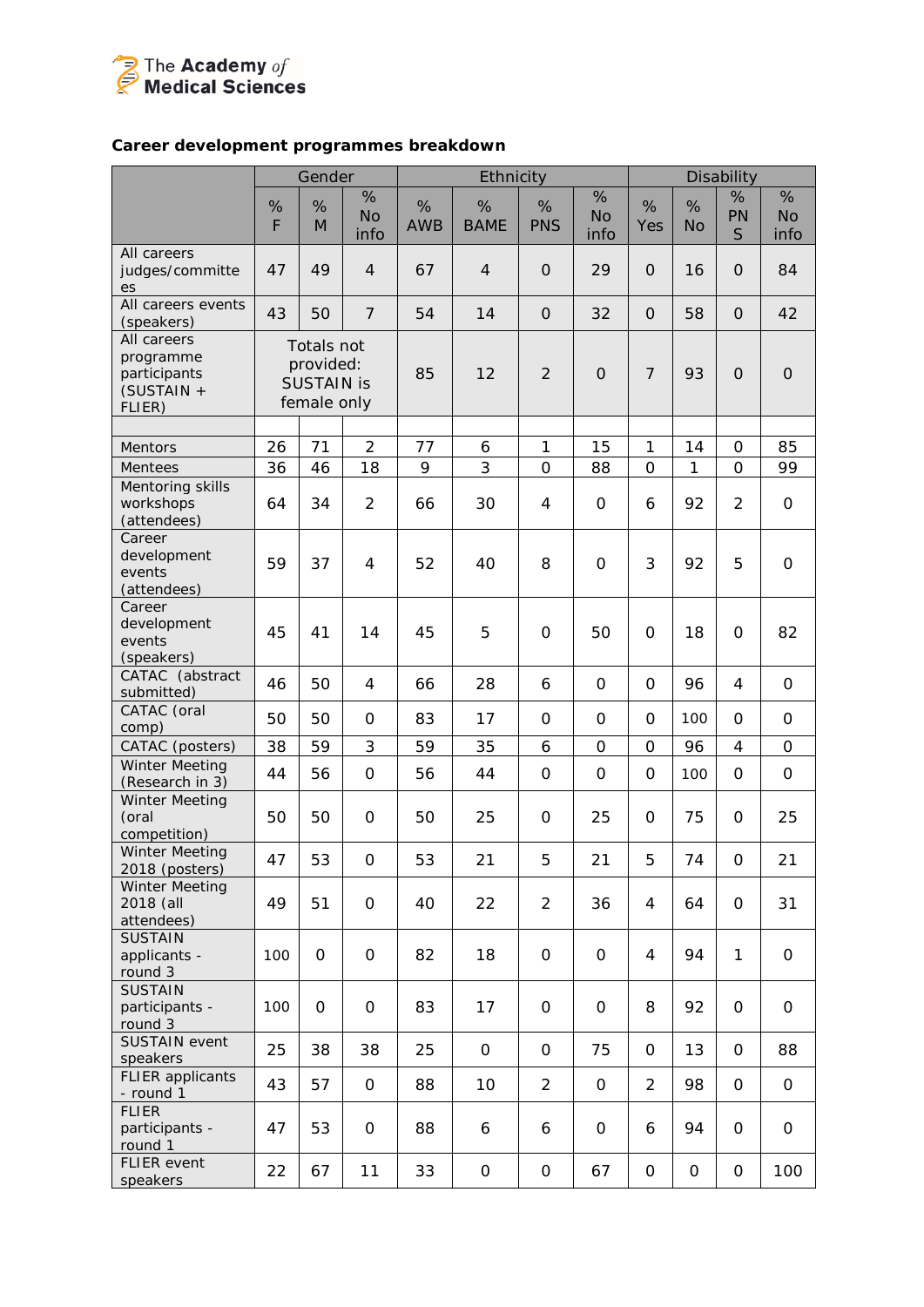

| <b>CATAC</b> (steering<br>committee)   | 40 | 60 | O        | 60 | 10       | 0        | 30 | O        | 10 | O | 90  |
|----------------------------------------|----|----|----------|----|----------|----------|----|----------|----|---|-----|
| <b>CATAC 2018</b><br>(judges)          | 40 | 47 | 13       | 73 | $\Omega$ | $\Omega$ | 27 | 0        | 27 | O | 73  |
| <b>Winter Meeting</b><br>2018 (judges) | 67 | 33 | O        | 78 | $\Omega$ | 0        | 22 | $\Omega$ | 0  | Ω | 100 |
| Mentoring<br>advisory group<br>2019    | 44 | 56 | O        | 56 | 11       | 0        | 33 | O        | 22 | Ω | 78  |
| Leadership task<br>force               | 50 | 50 | $\Omega$ | 63 | $\Omega$ | $\Omega$ | 38 | $\Omega$ | 13 | Ω | 88  |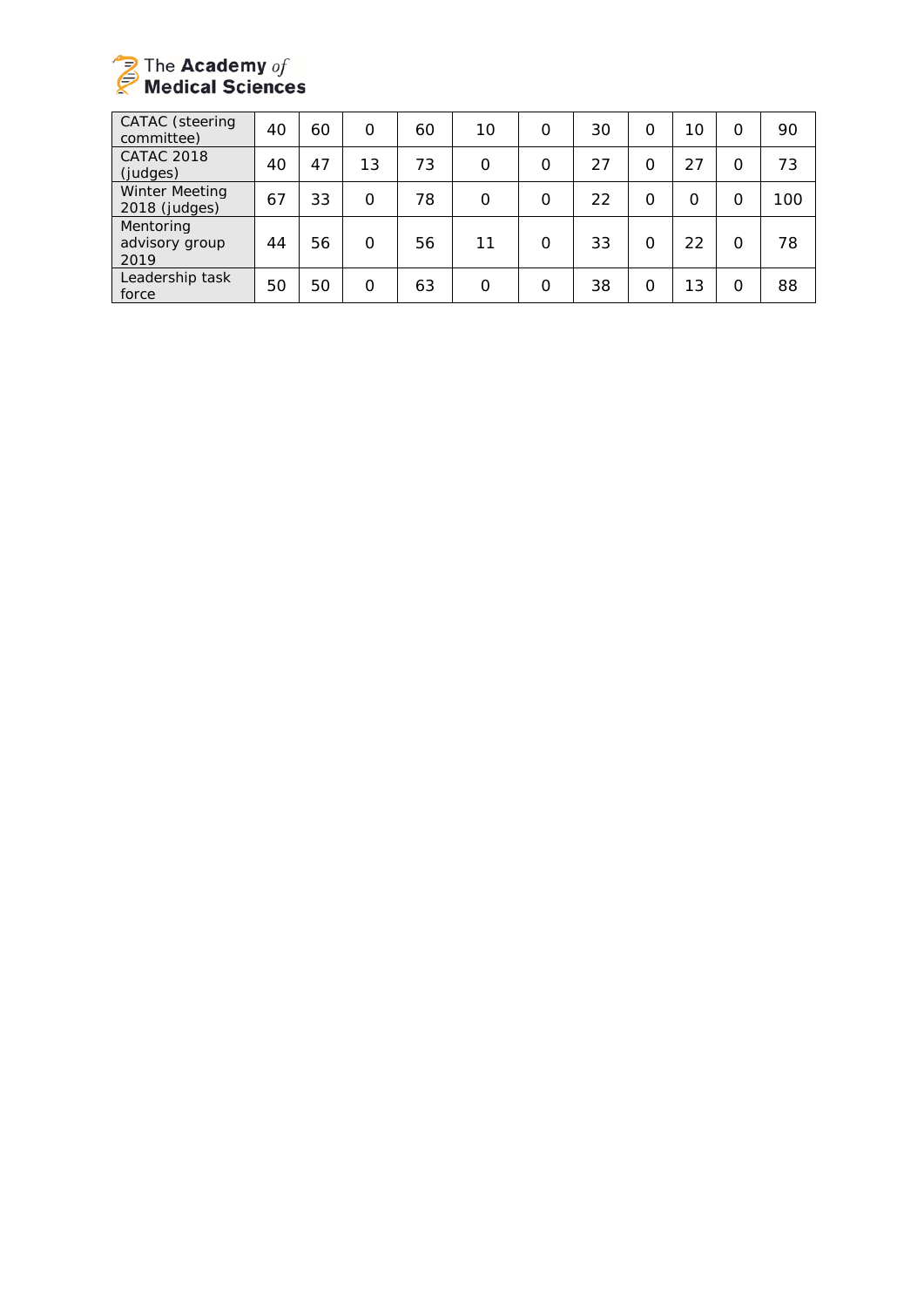

# **5. Policy**

- There are data gaps across the Academy's policy work, and we will be focussing on improving our processes to ensure regular and consistent collection in our policy work to significantly improve the data for next year's data analysis.
- There are challenges in ensuring appropriate collection across all of the different activities that the policy team do, and we are looking at how to integrate and standardise this collection.
- There is no ethnicity or disability data for more than 70% of people on the Academy's UK focussed policy decision-making committees. This remains unchanged since last year. We are looking at new processes to improve this significantly for next year.
- Although there is gender data across the Academy's policy work, there is no formal diversity data collected for ethnicity and disability across almost all policy event attendees and speakers.
- Diversity analysis of the Academy's policy work is therefore limited.
- However, there is good data collection and good BAME representation in the Academy's internationally focussed policy decision-making committees (34% BAME, including 14% Black).
- Diversity data collection for gender is very good.
- The proportions of male and female speakers and attendees across all policy work are gender balanced (speakers: 55% male, 45% female; attendees: 48% male, 52% female). The Academy's policy work has a high number red flags for gender when assessed in terms of individual events, which is due to three reasons: some events involve inviting participants who hold certain senior roles and there is no room for the Academy to address diversity considerations; very low numbers (e.g. a single speaker at an event), and lastly with partnership working our partners do not always provide gender balanced representatives. Nevertheless, it is good to see that when viewed in collective terms, the Academy's policy work is broadly gender balanced.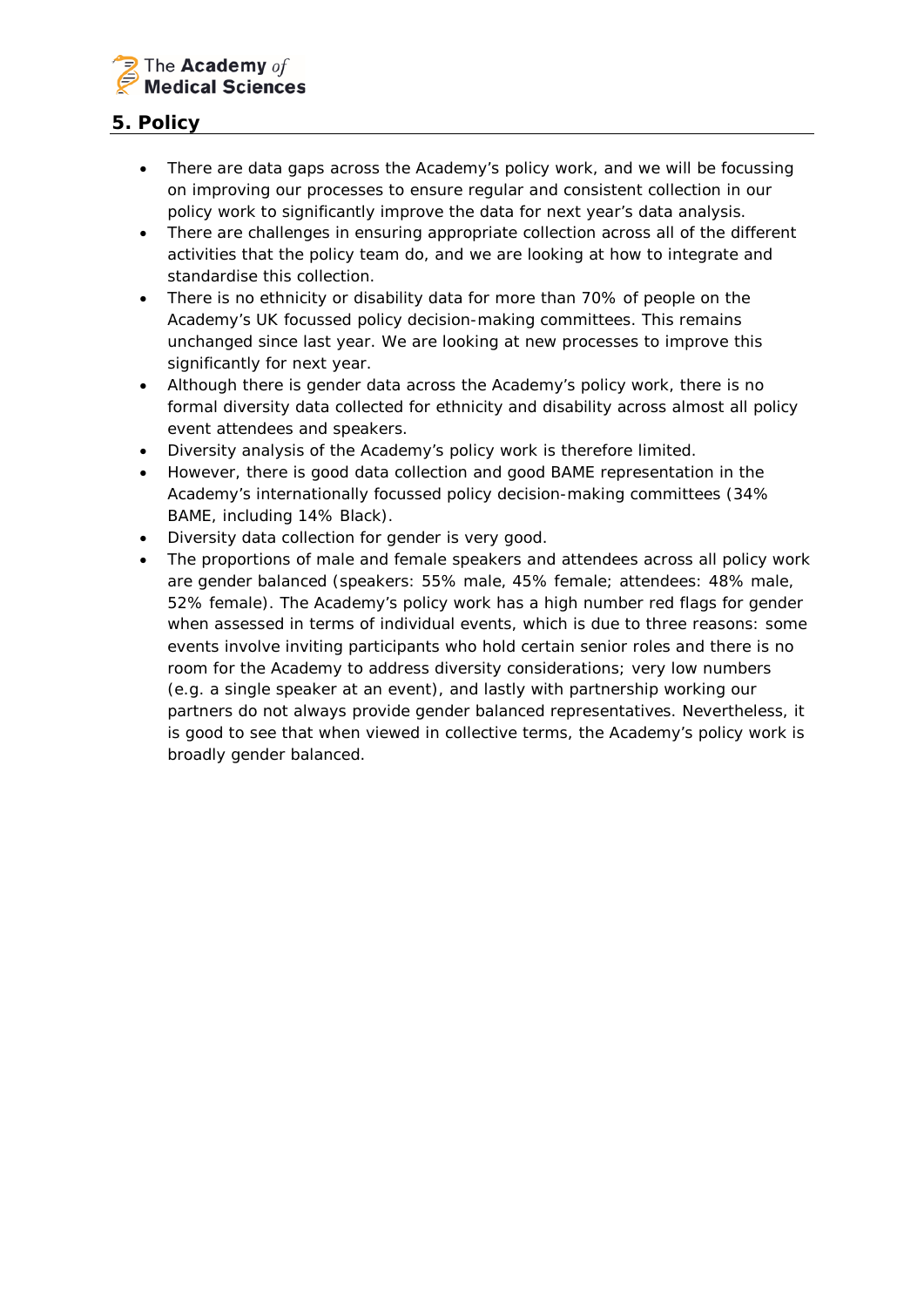

# *Policy breakdown*

|                                                            |        | Gender | Ethnicity       |                  |                 |                        | <b>Disability</b> |                |              |                        |
|------------------------------------------------------------|--------|--------|-----------------|------------------|-----------------|------------------------|-------------------|----------------|--------------|------------------------|
|                                                            | %<br>F | %<br>M | %<br><b>AWB</b> | %<br><b>BAME</b> | %<br><b>PNS</b> | %<br><b>No</b><br>info | %<br>Yes          | %<br><b>No</b> | %<br>PN<br>S | %<br><b>No</b><br>info |
| All policy events<br>(attendees)                           | 52     | 48     | 12              | 8                | 1               | 79                     | $\overline{O}$    | 18             | 1            | 82                     |
| All policy events<br>(speakers)                            | 45     | 55     | $\overline{4}$  | $\mathbf{1}$     | $\overline{O}$  | 95                     | $\prime$          | $\prime$       | $\prime$     | 100                    |
| All UK<br>Working/Oversight/Ste<br>ering Groups            | 59     | 41     | 24              | 5                | $\mathbf{O}$    | 71                     | $\prime$          | $\prime$       | $\prime$     | 100                    |
| All International<br>Working/Oversight/Ste<br>ering Groups | 44     | 56     | 62              | 38               | $\Omega$        | $\Omega$               | $\prime$          | $\prime$       | $\prime$     | 100                    |
| All FORUM events<br>(attendees)                            | 46     | 54     | 8               | 1                | $\Omega$        | 91                     |                   | 7              | $\prime$     | 100                    |
| All FORUM events<br>(speakers)                             | 35     | 65     | 12              | 3                | $\Omega$        | 86                     | $\prime$          | $\prime$       | $\prime$     | 100                    |
| All MSP events<br>(attendees)                              | 52     | 48     | $\prime$        | $\prime$         | $\prime$        | 100                    | $\prime$          | 7              | $\prime$     | 100                    |
| All MSP events<br>(speakers)                               | 51     | 49     | $\prime$        | $\prime$         | $\prime$        | 100                    | $\prime$          | /              | $\prime$     | 100                    |
| All international policy<br>events (attendees)             | 58     | 42     | 23              | 19               | 3               | 55                     | 1                 | 43             | 1            | 55                     |
| All international policy<br>events (speakers)              | 50     | 50     | 0               | 1                | O               | 99                     |                   | Τ              | $\prime$     | 100                    |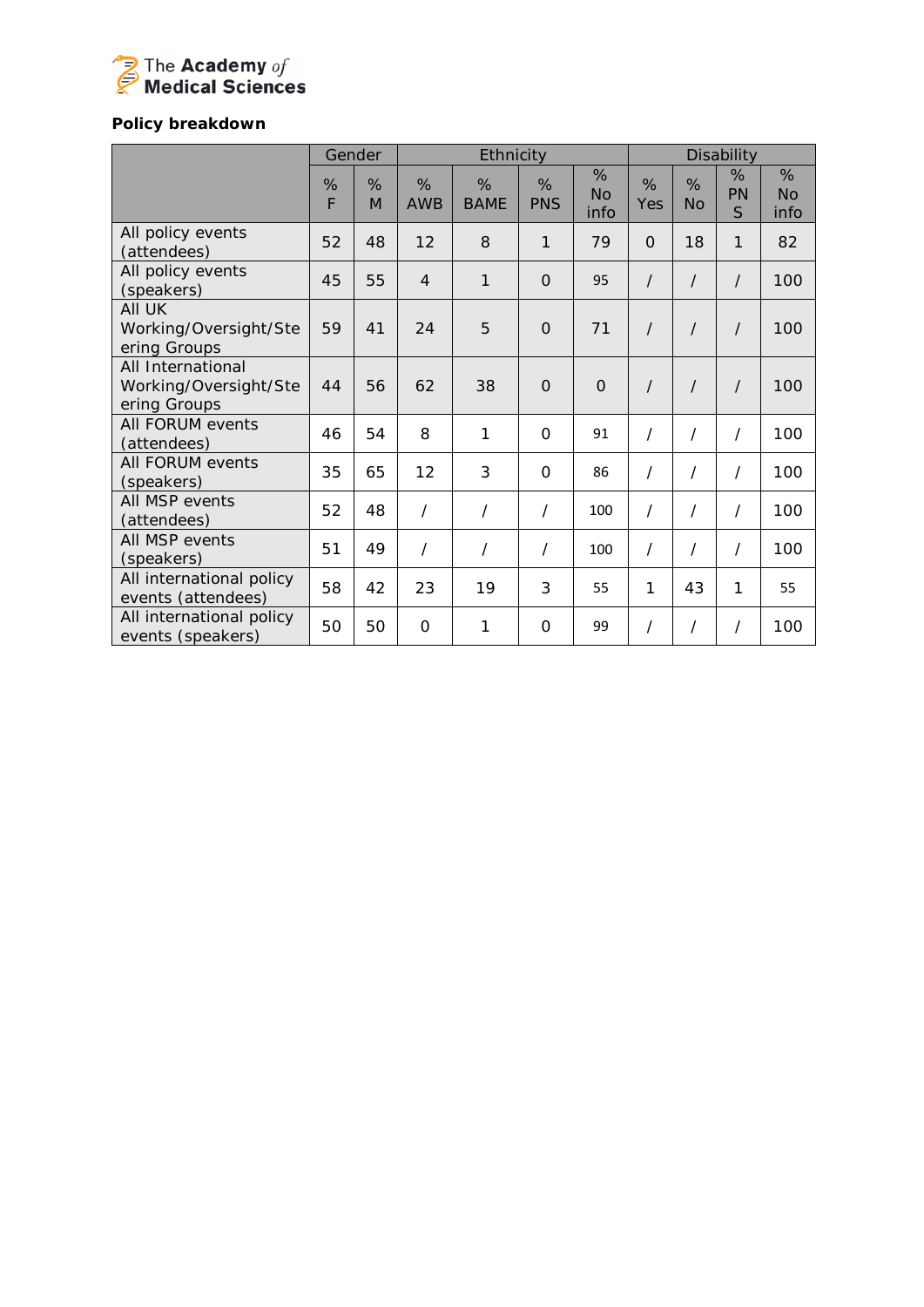# The Academy of **Medical Sciences**

# **6. Corporate Affairs and communications**

- Data collection for gender in this area is good. Data collection for ethnicity varies greatly within this area. Data collection for disability is poor. Formal ethnicity and disability data collection for media work needs to improve.
- Attendees across all corporate events are roughly gender balanced (42% female, 45% male, 2% PNS and 10% data not collected).
- Last year, the Academy's events with Regional Champions had six red flags for lack of women speakers or attendees, but this year there were only two red flags at the old level of 30% female representation. However when considered with the new level of 35% female representation, five areas are flagged.
- 15% of speakers at corporate events during this time period were BAME. None were Black.
- The Academy's media work is female-focused: the Academy's media office actively identifies women for reactive comments when not putting the President forward and most proactive media work prioritises the pitching of women experts.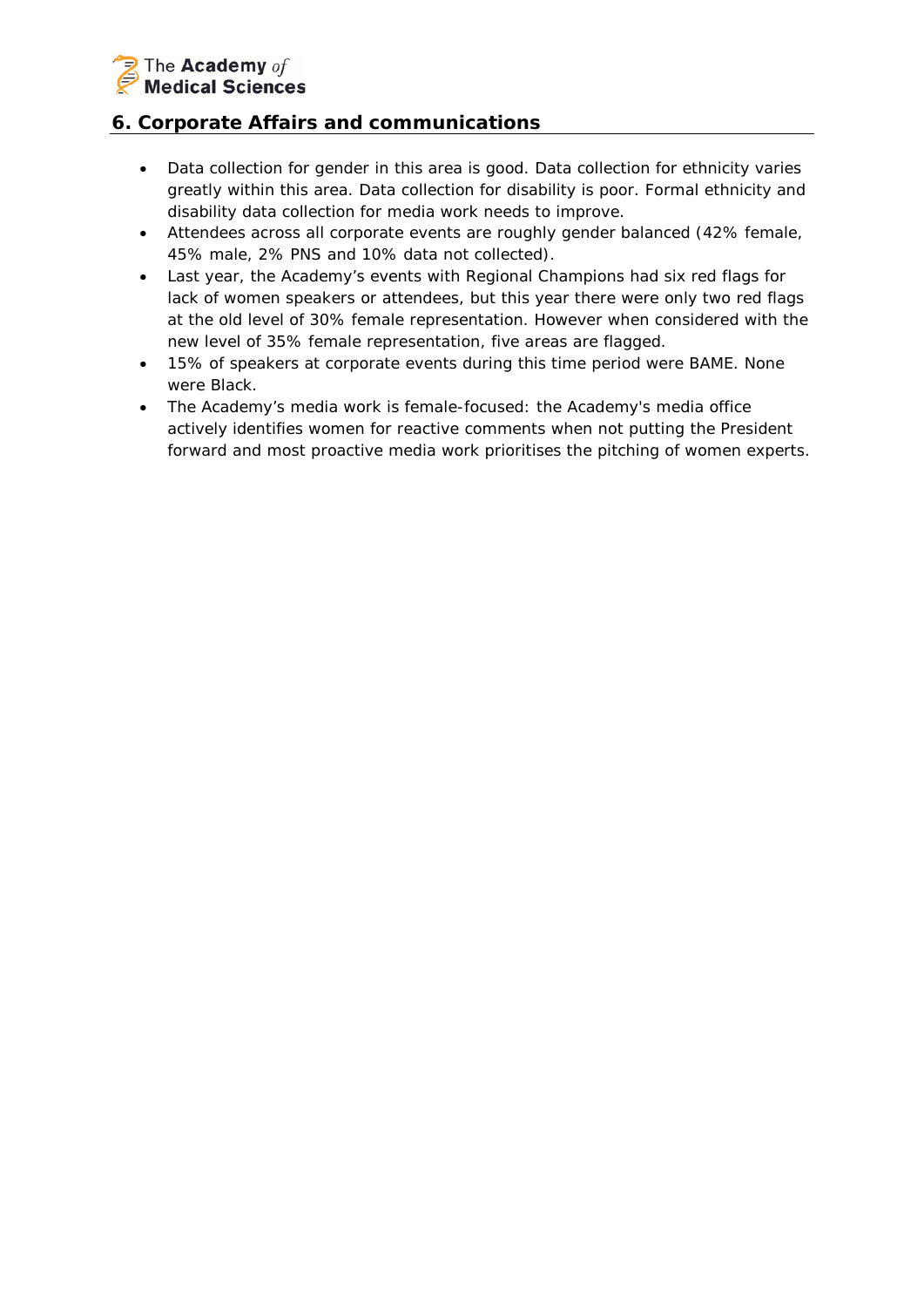

## *Breakdown*

|                                                                              | Gender         |                |                     | Ethnicity           |                 |                        |                | Disability     |                |                        |
|------------------------------------------------------------------------------|----------------|----------------|---------------------|---------------------|-----------------|------------------------|----------------|----------------|----------------|------------------------|
|                                                                              | %<br>F         | %<br>M         | %<br><b>AWB</b>     | %<br><b>BAME</b>    | %<br><b>PNS</b> | %<br><b>No</b><br>info | %<br>Yes       | %<br>No        | %<br>PN<br>S   | %<br><b>No</b><br>info |
| All corporate event speakers<br>and core representatives                     | 65             | 35             | 58                  | 15                  | $\mathbf{1}$    | 26                     | 3              | 68             | 1              | 28                     |
| All corporate event<br>attendees                                             | 42             | 45             | 72                  | 16                  | $\overline{7}$  | 5                      | 3              | 81             | $\overline{7}$ | 9                      |
| All media work                                                               | 66             | 34             | 19                  | 5                   | $\mathbf 0$     | 76                     | $\Omega$       | $\mathbf 0$    | 0              | 100                    |
| New Fellows admission day<br>2019 (speakers)                                 | 50             | 50             | 75                  | 25                  | 0               | $\mathsf{O}$           | $\mathsf{O}$   | 100            | 0              | $\mathsf{O}\xspace$    |
| Regional champions events<br>2018/19 (speakers) -<br>Scotland event          | 67             | 33             | 83                  | 17                  | 0               | 0                      | $\mathsf{O}$   | 33             | 0              | 67                     |
| Regional champions events<br>2018/19 (attendees) -<br>Scotland event         | 64             | 36             | 68                  | 22                  | 10              | 0                      | 1              | 88             | 10             | 0                      |
| Regional champions events<br>2018/19 (speakers) - South<br>East lecture      | $\overline{O}$ | 100            | $\prime$            | $\sqrt{2}$          | $\prime$        | 100                    | $\mathbf{O}$   | $\mathbf{O}$   | $\mathsf{O}$   | 100                    |
| Regional champions events<br>2018/19 (attendees) -<br>South East lecture     | 21             | 79             | 94                  | 3                   | 3               | $\mathbf 0$            | 3              | 94             | 3              | 0                      |
| Regional champions events<br>2018/19 (speakers) - Wales                      | 86             | 14             | 57                  | 29                  | 0               | 14                     | 0              | 43             | 0              | 57                     |
| Regional champions events<br>2018/19 (attendees) -<br>Wales                  | 65             | 35             | 66                  | 30                  | 5               | 0                      | $\overline{2}$ | 84             | 14             | $\mathsf{O}$           |
| Regional champions events<br>2018/19 (speakers) - North<br>East celebration  | 38             | 63             | 88                  | 13                  | $\mathsf{O}$    | 0                      | $\mathsf{O}$   | 88             | 0              | 13                     |
| Regional champions events<br>2018/19 (attendees) - North<br>East celebration | 50             | 50             | 77                  | 15                  | 8               | 0                      | 3              | 85             | 11             | 0                      |
| <b>Annual General Meeting</b><br>(2018/19) (attendees)                       | 31             | 69             | 83                  | 9                   | $\overline{7}$  | 0                      | 6              | 94             | $\mathbf{O}$   | $\mathsf{O}$           |
| Lectures - Shanks (total<br>speakers to date)                                | 33             | 67             | $\prime$            | $\prime$            | $\overline{1}$  | 100                    | $\prime$       | $\overline{1}$ | $\prime$       | 100                    |
| The Departure Lounge<br>guides (applications)                                | 95             | 5              | 81                  | 18                  | 1               | 0                      | 6              | 93             | 1              | $\mathsf{O}$           |
| The Departure Lounge<br>guides (accepted)                                    | 94             | 6              | 79                  | 18                  | 3               | 0                      | 3              | 94             | 3              | $\mathsf{O}$           |
| The Departure Lounge Dead<br>Beats event (speakers)                          | 38             | 63             | 38                  | 13                  | $\mathsf{O}$    | 50                     | 13             | 38             | 0              | 50                     |
| The Departure Lounge Dead<br>Beats event (attendees)                         | 0              | 0              | 28                  | 8                   | 8               | 56                     | $\prime$       | $\sqrt{2}$     | $\sqrt{2}$     | 100                    |
| MedSciLife profiles                                                          | 57             | 43             | 71                  | 29                  | 0               | 0                      | $\overline{1}$ | /              | $\prime$       | 100                    |
| Media - Media<br>training/media messaging                                    | 73             | 27             | 73                  | 14                  | $\mathsf{O}$    | 14                     | $\prime$       | $\prime$       | $\prime$       | 100                    |
| Media - press briefing<br>panellists                                         | 25             | 75             | 50                  | 13                  | 0               | 38                     | $\prime$       | $\prime$       | $\sqrt{2}$     | 100                    |
| Media - ITV showcase                                                         | 100            | $\overline{O}$ | 62                  | 31                  | 0               | 8                      | $\sqrt{2}$     | $\prime$       | $\overline{1}$ | 100                    |
| Media - major spokespeople<br>put forward (proactive)                        | 70             | 30             | $\mathsf{O}\xspace$ | $\mathsf O$         | 0               | 100                    | $\overline{1}$ | $\overline{1}$ | $\overline{1}$ | 100                    |
| Media - major spokespeople<br>put forward (reactive)                         | 74             | 26             | $\mathsf{O}$        | $\mathsf{O}$        | $\mathsf{O}$    | 100                    | $\prime$       | $\sqrt{2}$     | $\overline{1}$ | 100                    |
| Media - major spokespeople<br>quoted (anywhere,<br>proactive)                | 62             | 38             | $\mathsf{O}\xspace$ | $\mathsf{O}$        | 0               | 100                    | $\prime$       | $\prime$       | $\overline{1}$ | 100                    |
| Media - major spokespeople<br>quoted (anywhere, reactive)                    | 24             | 76             | $\mathbf 0$         | 0                   | 0               | 100                    | $\prime$       | $\overline{1}$ | $\overline{1}$ | 100                    |
| Media - added to SMC<br>database                                             | 100            | 0              | 100                 | $\mathsf{O}\xspace$ | 0               | 0                      | $\prime$       | $\sqrt{2}$     | $\overline{1}$ | 100                    |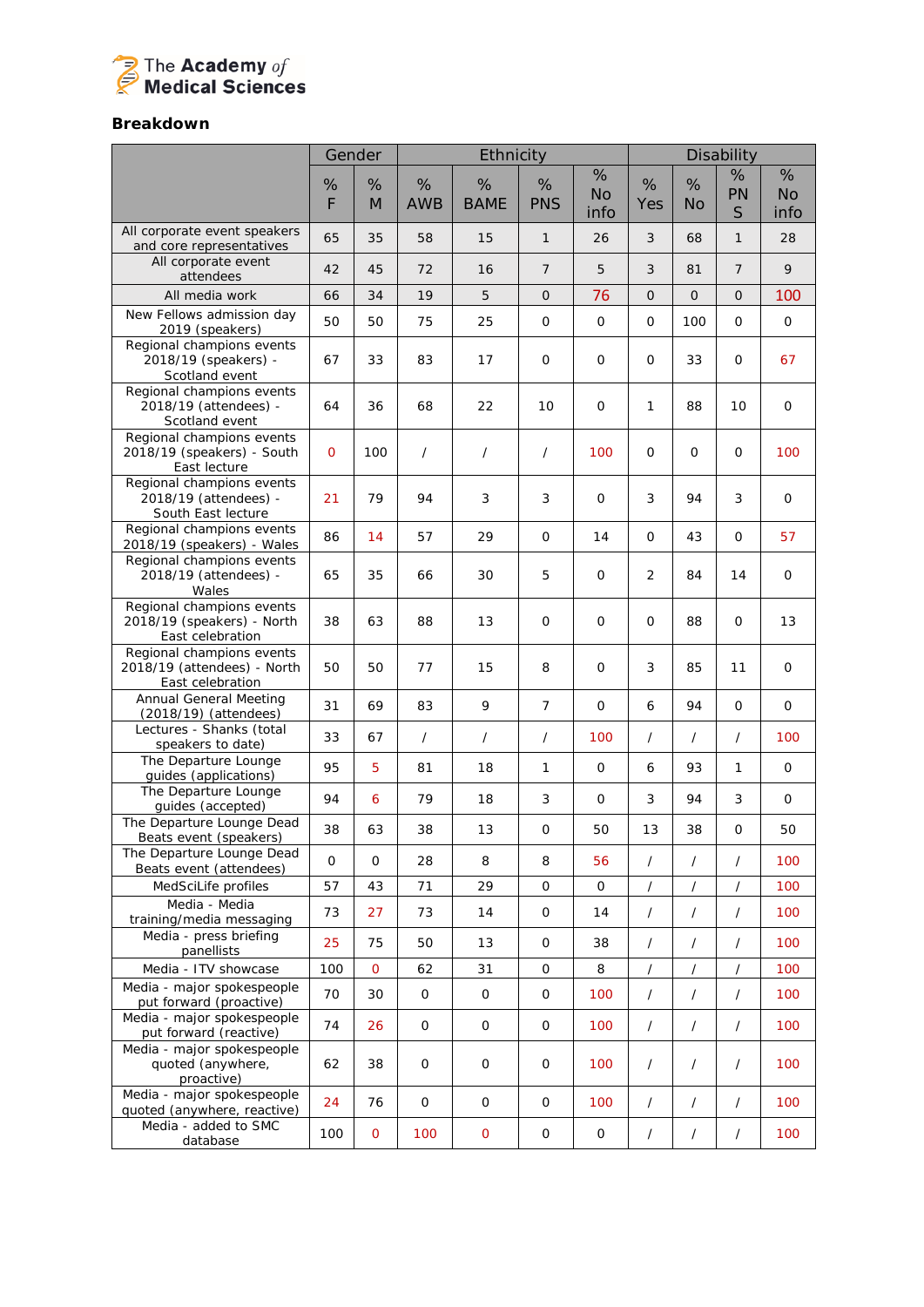

## **7. Human resources**

- *Benchmarking: The Academy's HR transparency compares well to comparator organisations – no other national Academies currently publish staff diversity data although the Royal Society is planning to do so in 2020.*
- For the first time in three years, there was not a disparity in applicant success rate for jobs at the Academy by ethnicity which is promising.
- Staff are 16% BAME.
- *Benchmarking: Trust for London demographic data. The UK population is around 10% BAME. The population of London is around 40% BAME.*
- Women represent just under two thirds of Academy staff.
- The Academy gets more job applications from women than from men.
- There is no significant difference in success rates for job by gender over the past three years.
- This was the first year we have collected data on sexual orientation and gender identity among staff. 10% of staff are LGBTQ+. *(Note: LGBTQ stands for Lesbian, Gay, Bisexual, Transgender and Queer. The + is often added at the end to encompass people who identify as Asexual, Intersex or who are questioning their sexuality.)* 4% of staff preferred not to say.
- Diversity data for interns across all areas is not currently collected in a systematic way and this needs to improve.